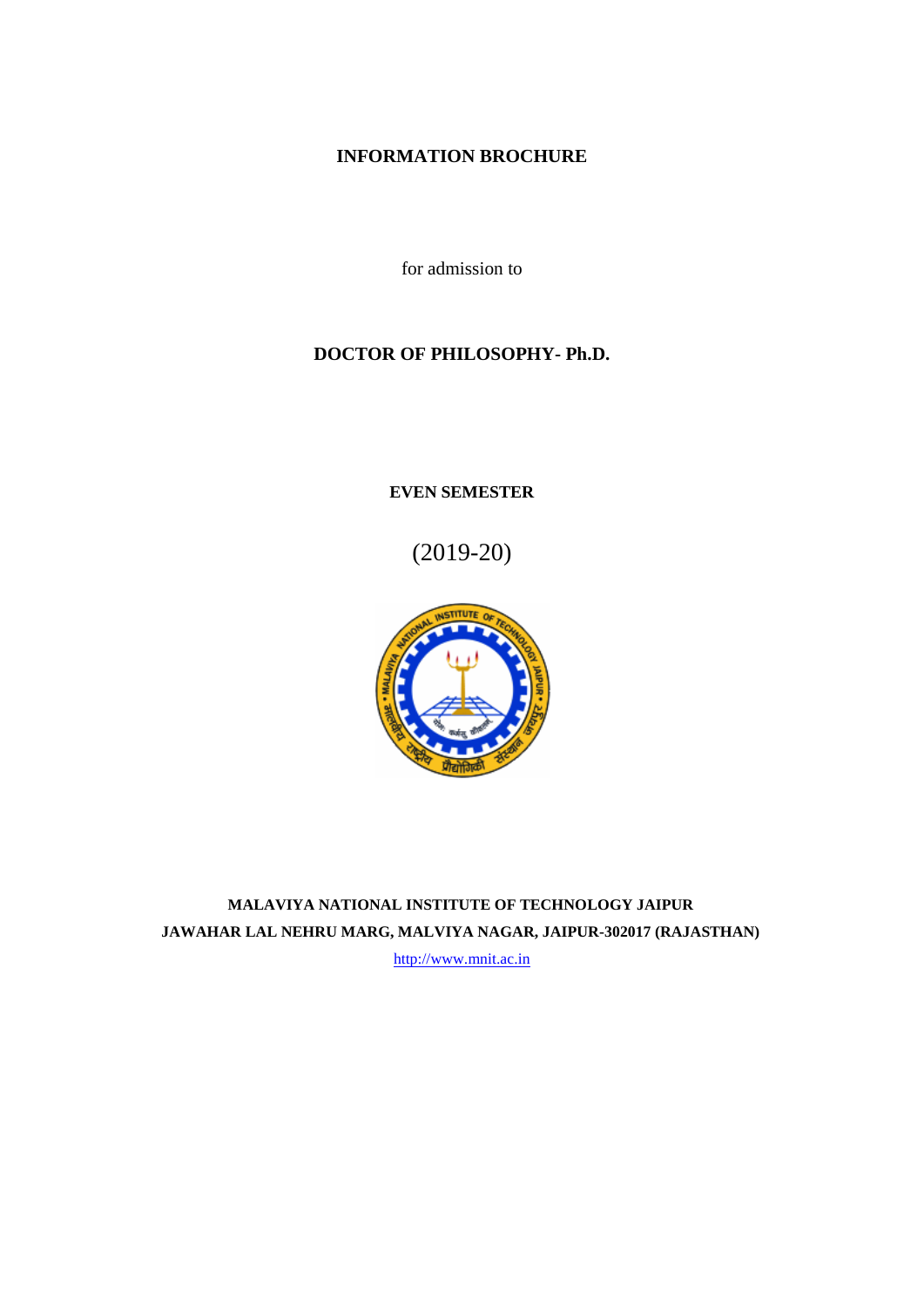# **For further information, please contact:**

Office of Dean Academic Malaviya National Institute of Technology J.L.N. Marg, Jaipur (Raj.) – 302017. E-mail: [admissions@mnit.ac.in](mailto:admissions@mnit.ac.in), Telephone no. 0141- 2715035 (3.00 PM to 5.00 PM) Web Site: [www.mnit.ac.in](http://www.mnit.ac.in/academic)

# **Application has to be filled online (Link available at [www.mnit.ac.in\)](http://www.mnit.ac.in/)**.

**Start Date of Online :- 07/11/2019 Application**

**Last Date of submission of :- 21/11/2019 Online Application form** 

**Provisional list of shortlisted/eligible candidates for written test/interview will be displayed on Institute website by 27/11/2019.**

**Date of written test :- 09/12/2019 to 11/12/2019 Interview of the shortlisted :- 10/12/2019 to 12/12/2019 candidates in the respective department**

(No separate interview letter will be issued) *Also refer to Rules and Regulations manual for PG programmes for more details given on website mnit.ac.in.*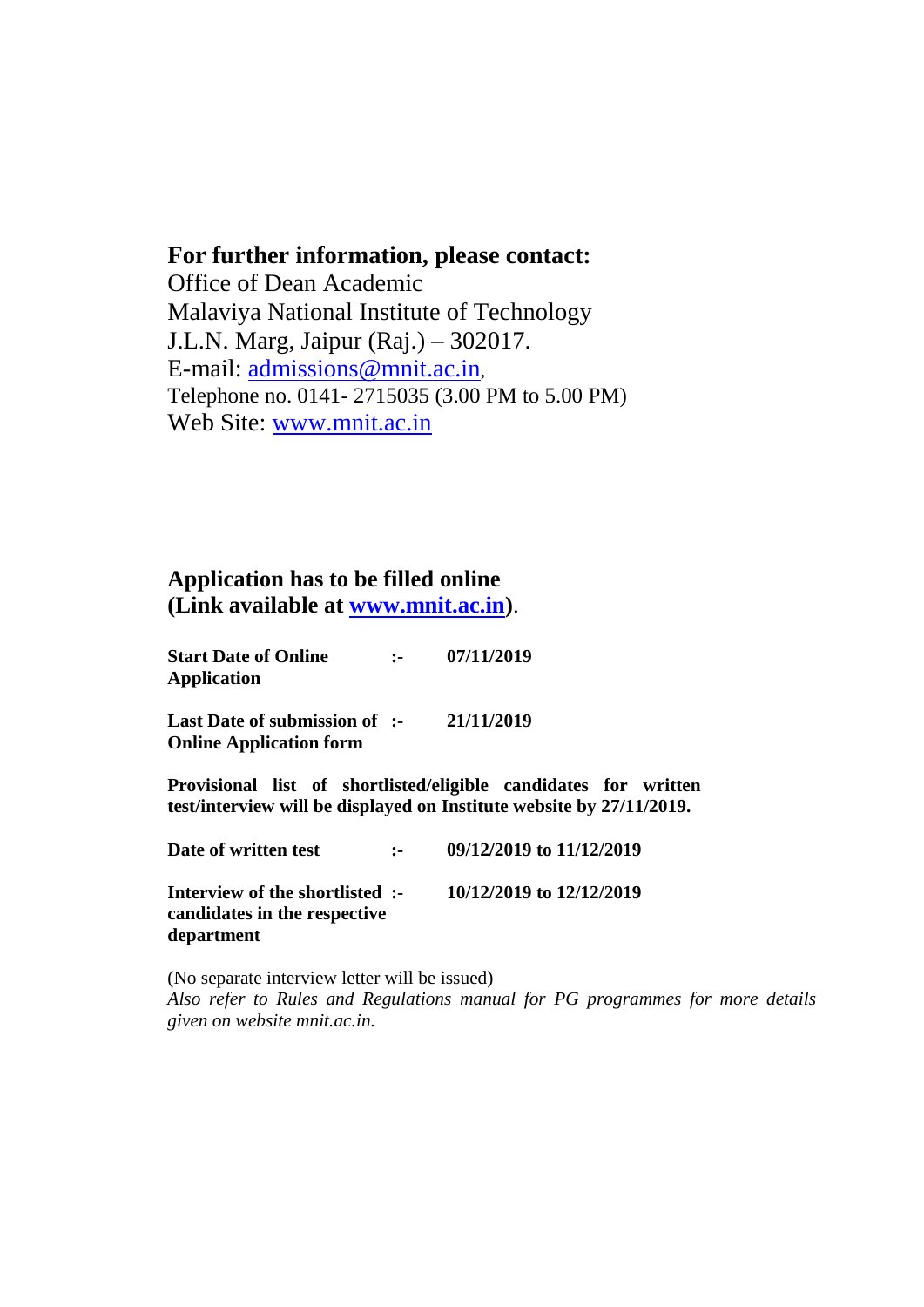## 1. **INTRODUCTION**

Malaviya National Institute of Technology Jaipur is one of the 31 National Institutes of Technology in India. These Institutes have been created as centers of excellence for higher training, research and development in science, engineering and technology. Established as a College of Engineering College in 1963, the Institute was declared as National Institute of Technology in the year 2002. It was then accorded the status of deemed university with powers to decide its own academic policy, to conduct its own examinations and to award its own degrees.

The Institute offers undergraduate, postgraduate and research programmes through its Departments. The Institute admits on an average about 900 students for undergraduate (B.Tech./B.Arch.) programmes and about 750 students for the postgraduate and research (M. Tech./M. Planning/M.Sc./MBA/Ph.D.).

The institute offers four year undergraduate courses of study leading to the Bachelor of Technology degree in Chemical, Civil, Computer, Electrical, Electronics & Communication, Mechanical and Metallurgical & Materials Engineering and five year Bachelor of Architecture.

The institute offers full-time/part-time postgraduate programmes leading to the degree of Master of Technology in Chemical Engineering, Computer Engineering, Design Engineering, Disaster Assessment and Mitigation, Electronics & Communication Engineering, Thermal Engineering, Environmental Engineering, Industrial Engineering, Metallurgical & Materials Engineering, Power Systems, Power Systems Management, Production Engineering, Renewable Energy, Steel Technology, Structural Engineering, Transportation Engineering, VLSI Design, Embedded Systems, Earthquake Engineering, Power Electronics and Drives, Wireless and Optical Communication, Water Resources Engineering and Master of Planning (Urban Planning).

The Institute also offers full time MBA programmes in the Department of Management Studies and M.Sc. in Sciences (Physics, Chemistry and Mathematics).

The institute offers Full-time/Part-time Ph.D. programmes in Architecture & Planning, Civil, Chemical, Computer, Electrical, Electronics & Communication, Mechanical, Metallurgical & Materials, Energy & Environment, Sciences (Physics, Chemistry, Mathematics), Management and Humanities & Social Sciences, National Centre for Disaster Mitigation & Management and Materials Research Centre.

#### **2. THE OBJECTIVE**

The objectives of the postgraduate programmes - MBA, M.Plan., M. Tech./M. Plan. and Ph.D. at the Malaviya National Institute of Technology, Jaipur, India (MNIT) are as follows:

- To cultivate high standard of performance in teaching & research,
- To develop the scientific, managerial and engineering manpower of the highest quality to cater to the needs of the Industry, R&D organizations and academia,
- To provide opportunity to students to do research in cutting edge areas,
- To be a role model and leader of educational Institutions in the country,
- To provide a broad grasp of the fundamental principles of the sciences and scientific, managerial and technological methods through its curriculum,
- To provide a deep understanding of the areas of specialization,
- To provide an innovative ability to solve new and open problems,
- To provide a capacity to learn continually and interact with multidisciplinary groups,
- To develop the students with a capability for:
	- Free and objective enquiry
	- Courage and integrity
	- Awareness and sensitivity to the needs and aspirations of society.
	- Doing independent research in their chosen areas

With this end in view, the postgraduate programmes are designed to include courses of study, seminars, project and thesis submission through which a student may develop his concepts and intellectual skills.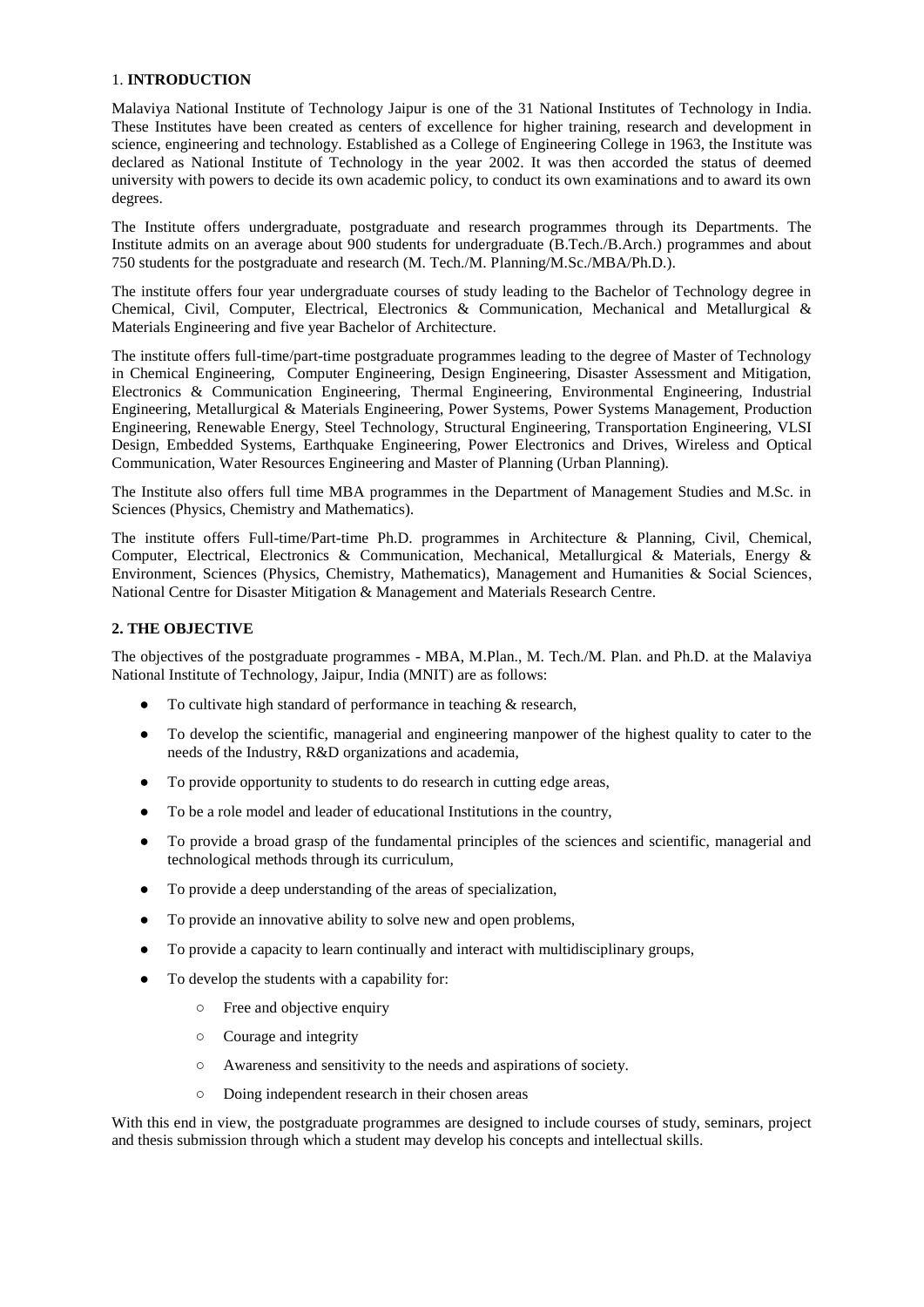The procedures and requirements stated in the "Rules and Regulation manual for PG Programmes" embody the philosophy of the postgraduate education & research and ensure the highest standards of performance in teaching and research at the Institute. Within this general framework, subject to the approval of the Senate Post-Graduate Board (SPGB)/Senate, the various departments/centres may impose such additional requirements as will serve their particular academic goals. The Rules and Procedures given in the manual are adhered to and implemented without any change and with all fairness. While considering an issue, if the manual does not specifically mention something, the same shall be forwarded by DPGC to SPGB/Senate for its consideration.

**Location**: MNIT Jaipur is situated on Jawahar Lal Nehru Marg in South of Jaipur. This Institute is about 10 km. away from the Jaipur Railway Station/Main Bus Stand and 5 km from the Airport. Frequent City transports are available to this Institute.

**Campus**: MNIT Jaipur is a residential Institution and provides residential facilities to the students as well as staff. The Institute campus area extends to 325 acres with many interesting topographical features, imaginatively laid out with picturesque landscape, numerous buildings and wide roads, the campus presents a spectacle of harmony in architecture and natural beauty.

The Central Library, Central Computer Centre and Design Centre of the institute are the backbone of the institution and are accessible to the students and staff of the institute.

# **3. CREDIT SYSTEM**

Education at the Institute is organized around the credit system of study. The prominent features of the credit system are process of continuous evaluation of a student, performance, and a flexibility to allow a student to progress at an optimum pace suited to his/her ability or convenience subject to fulfilling minimum requirement for continuation.

Each course has a certain number of credits, which describe its weightage. A student's performance is measured by the number of credits that he/she has completed satisfactorily. A minimum number of earned credits should also be obtained in order to qualify for the degree.

The minimum academic requirements for the various degrees including minimum & maximum credits to be registered in a particular semester are indicated in the "Rules and Regulation manual for PG Programmes", which is available on Institute website.

Every course is co-ordinated by a member of the teaching staff of the department, which offers the course in a given semester. This faculty member is called the Course Co-ordinator. He has full responsibility for conducting the course, co-ordinating the work of the other members of the faculty involved in that course and for holding tests and assignments and awarding grades. For any difficulty a student is expected to approach the Course Coordinator for advice and clarification.

# **4. ADMISSIONS**

# **Academic Session**

The academic session of the PG Programmes is divided into two semesters (odd and even). The odd semester will normally commence around July every year, and the even semester around January every year.

**The admissions to Ph.D. programme is made in both the regular semesters, however, admissions to M.Tech./M.Sc./M.Plan are made in the semester commencing in July.**

## **4.1 ELIGIBILITY FOR ADMISSION**

i. The eligibility conditions given below are the absolute minimum. Departments/Centres may prescribe any requirements over and above for short listing. All eligibility requirements **must be met by the date as prescribed in PG Rules & Regulations 2.4 (6&7) as follows:-**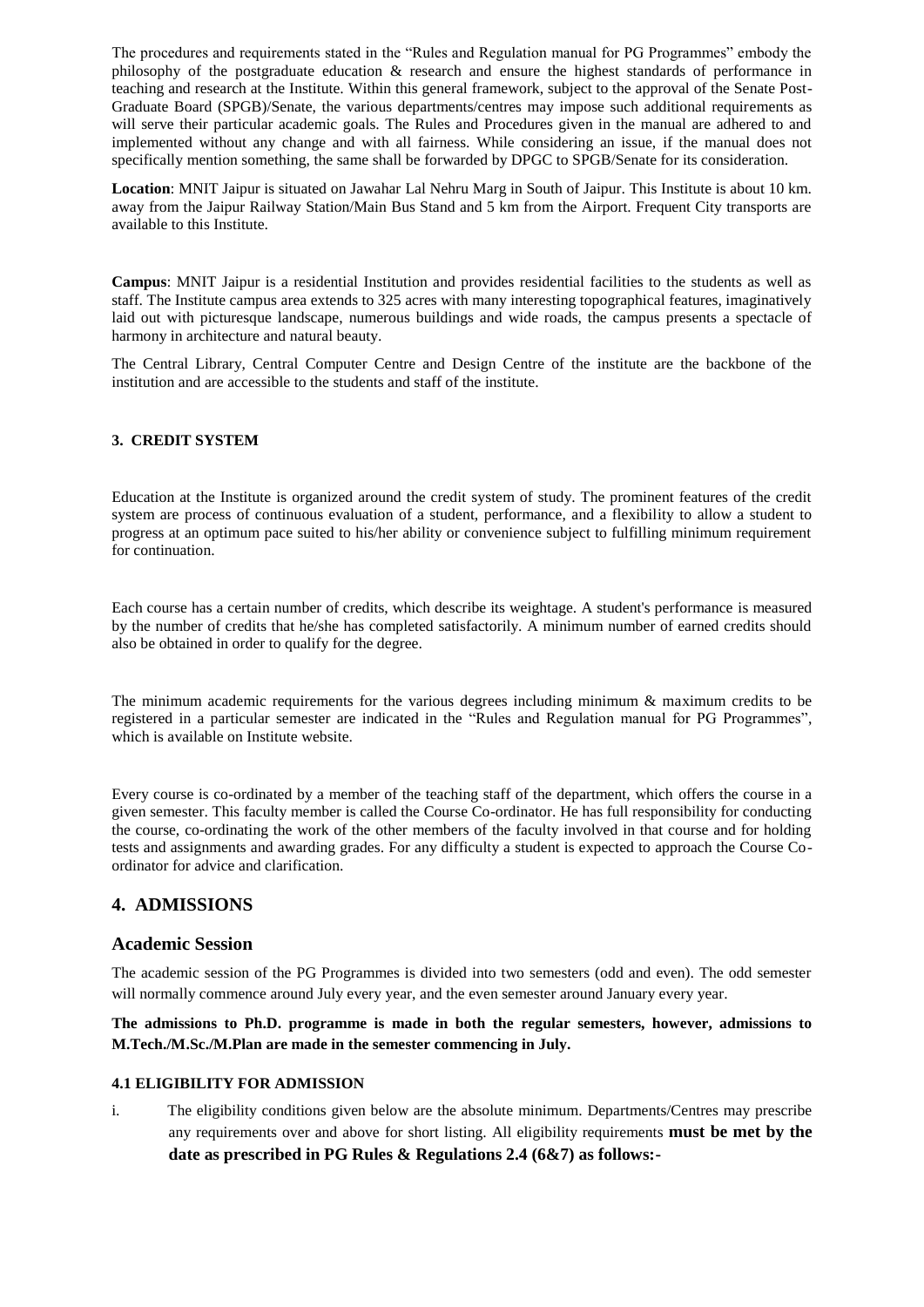- a. The selected candidate, who has completed all the examinations including project/thesis examination and the viva voce before the date of registration but is unable to produce the certificate in proof of having passed and secured the minimum specified qualifying marks, may be considered for provisional admission. However, if admitted provisionally, they will be required to produce the evidence of their having passed (or at least appeared in) the qualifying degree examination by the last date of registration, failing which the admission may be cancelled.
- b. The provisions in para 6 above shall not be applicable in the case of M.Tech. /M.Plan./MBA student of this institute, who has been provisionally selected for admission to a Ph.D. programme. Such students will be admitted to the Ph.D. Programme subject to the condition that they must have successfully completed all the prescribed requirements including acceptance of their Thesis/Project in a particular semester by the last registration date as specified in the academic calendar.
- ii. The "specified minimum" CGPA/marks implies a minimum of 6.5 on the 10 point scale (60% marks, only where CGPA is not awarded) for Ph.D. with a relaxation for SC/ST implying minimum of 6.0 on the 10 point scale (55% marks, only where CGPA is not awarded) in qualifying degree (refer Table 1). In exceptional cases, brilliant candidates with CGPA of more than 9 (85% marks) in Bachelors degree in Engineering/Architecture may be recommended by DPGC to SPGB for admission in Ph.D. program.
- iii. Departmental screening of candidates under "Visvesvaraya PhD Scheme (Part Time)" of DeitY
	- 1. For Scrutiny
		- A) Minimum 60% marsk OR equivalent CGPA throughout (X to PG)
	- 2. While evaluating performance for preparing merit along with other criteria e.g. Exp., Interview etc.
		- A) A weightage of not less 10% may be kept for publications in Journal/Conferences, and
		- B) A weightage of not less than 10% may be kept for marks obtained in screening test.

# iv. **Reservation policy as prescribed by Government of India/MHRD from time to time shall be applicable.**

## **4. 2 Doctor of philosophy**

## *4.2.1 Ph.D. in Engineering, Architecture & Planning Discipline*

The applicant must have a Master's degree in Engineering/Technology/Architecture/Planning with CGPA not below 6.5 on a 10-point scale or 60% marks (Where CGPA is not awarded). In exceptional cases brilliant candidates with CGPA of more than 9 (85% marks) in Bachelors degree in Engineering/Architecture/Planning may be recommended by DPGC to SPGB for admission in Ph.D. program. Such candidates having, sufficient experience in the relevant area and publications in refereed conferences/journals as notified by DPGC, may also be considered.

# *4.2.2 Ph.D. in Humanities & Social Sciences*

The applicant must have the master degree with CGPA not below 6.5 on a 10-point scale or 60% Marks (where CGPA is not awarded).

## *4.2.3 Ph.D. in Management*

The applicant must have a two-year post-graduate degree in management /commerce/ economics/ engineering / technology with CGPA not below 6.5 on a ten-point scale or 60% marks (where CGPA is not awarded)

## *4.2.4 Ph.D. in Sciences (Physics/Chemistry/Mathematics)*

The applicant must have a Master's Degree in the relevant Science subject with CGPA not below 6.5 on a 10 point scale or 60% marks (where CGPA is not awarded).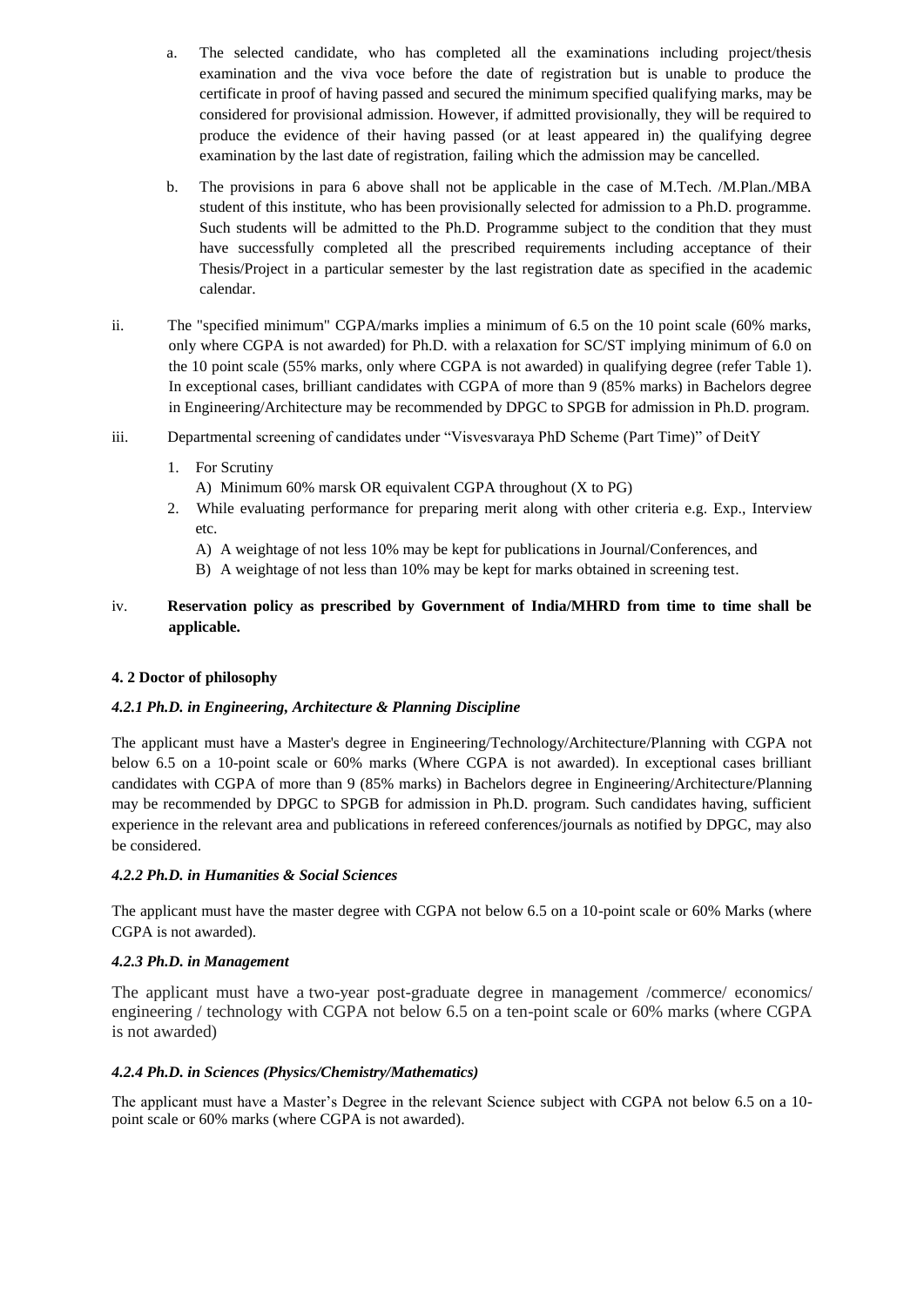# **5. ADMISSION OF SPONSORED CANDIDATES**

- i. A candidate who is sponsored for either Full time (FT) or Part time (PT) studies at MNIT by his/her employer and who meets the additional conditions specified below may be admitted through the Dept. Selection Committee appointed.
- ii. A sponsored candidate full time or part time must have total experience of more than two years, and in the case of full time sponsored candidate, he/she must have been in service of the sponsoring organization for at least one year at the time of admission. The sponsoring organization must specifically undertake to relieve him/her to pursue the programme for its full duration. The sponsored candidates are required to submit No Objection Certificate (NOC) from their employer/organization stating that:
	- a. His/Her official duties permit him/her to devote sufficient time for M.Tech./M.Plan./Research. Candidate should give undertaking that he would fulfill the attendance requirements of all the courses undertaken by him for fulfillment of the course pursued.
	- b. She/he will have to reside in the institute for a period of not less than one year during his/her registration for the degree. However, this condition can be relaxed for a candidate working in or around Jaipur (within a radius of 70 KM).
		- 1. M.Tech./M.Plan. Residency requirement of 1 year for doing complete course work
		- 2. Ph.D. Residency requirement until completing candidacy requirement

# **6. ADMISSION TO OFF CAMPUS PROGRAMME FOR PH.D.**

i. A candidate working in an R&D establishment or in other institution / organization, which is equipped with the necessary infrastructure for carrying out research and library facilities, may be considered by Senate, for admission only to the Ph.D. programmes in Engineering, Architecture & Planning, Management, and Sciences. Such a candidate must be sponsored by his/her employer and must have been in employment with the sponsoring organization for at least 2 years at the last date of application. The Institutions eligible for Off Campus must be recommended by DPGC and approved by SPGB.

# **The employer must expressly undertake to relieve him/her to stay on the campus to enable the candidate to complete the "Course work", "Comprehensive" and "State of Art" seminar and at the end of every semester for the semester evaluation.**

- ii. A candidate applying for admission to the off campus registration programme must provide detailed information about the research facilities available at his/her organization and a certificate that these would be available to him/her for carrying out research. She/he should also provide the bio-data of the prospective supervisor/coordinator who would supervise/coordinate the candidate's work at his/her organization if required.
- iii. On the recommendation of the DPGC, and SPGB, the Chairperson Senate may approve the admission.
- iv. **However SPGB on the recommendation of DPGC may waive off minimum residence requirement to stay on campus in lieu of his earlier research work.**

## **7. FINANCIAL ASSISTANCE**

- i. The Institute may provide financial assistance to postgraduate students in the form of teaching or research assistantships (referred to as Institute Assistantship). Assistantships are awarded on a semester to semester basis for a period of up to four semesters for M.Tech./M.Plan. students and up to ten semesters for Ph.D. students. The stipend for the assistantship is paid at the approved rates as notified by MHRD from time to time. A student is expected to devote about eight hours per week towards job(s) assigned to him/her by the department. The renewal of assistantship is contingent on the student's satisfactory performance in the academic programme and in the satisfactory discharge of assistantship duties as assigned to him by the department.
- ii. Additionally, the available seats are 05 for ECE, 05 for CSE, 03 for EE and 04 in SMDP-C2SD project (VLSI/Embedded Stream in department of ECE) under Visvesvaraya PhD scheme (Part Time PhD). A candidate has to EXPLICITLY indicate, *whether he/she wishes to be considered for this*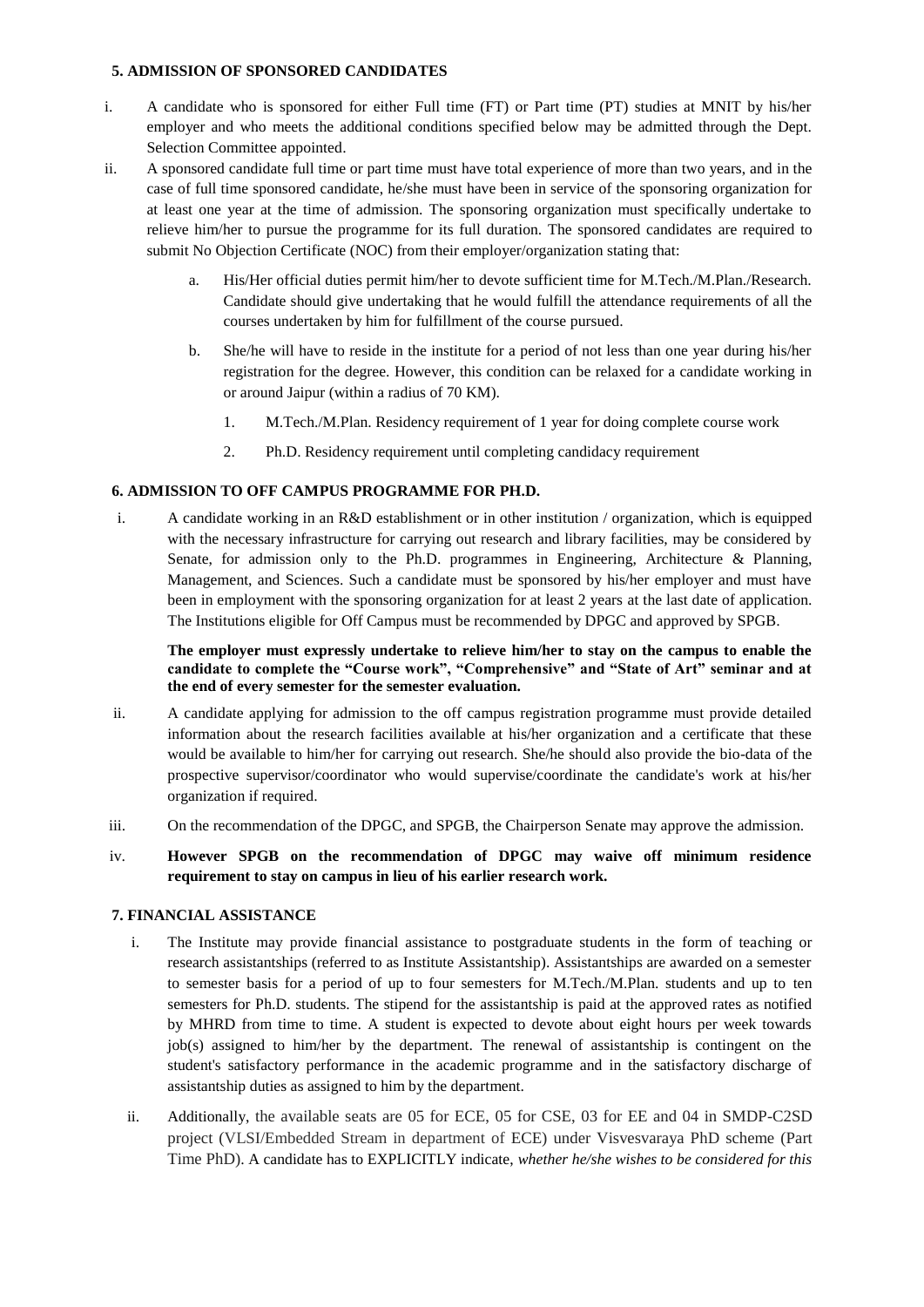*scheme, in addition to normal process of admissions*. Once selected in this scheme, a student is entitled for following:

- a) One time incentive from Ministry of Electronics & IT, Govt. of India, of Rs. 2.5 lakhs for part time PhD candidate, ONLY at the time of completion.
- b) Grant for attending international conference (outside India) on a case to case basis.
- iii. Some financial assistantships in the form of research assistantships is also available from sponsored research projects. Additional assistantships in the form of scholarships, fellowships, etc. may be available through other organizations, such as, the Council of Scientific and Industrial Research (CSIR)/ University Grant Commission (UGC) / Department of Atomic Energy (DAE)/ DST/ MHRD/ Corporate Houses etc.
- iv. In addition to the students admitted with financial assistance, students may also be admitted to the Ph.D. programmes on a self-financing basis.
- v. The candidates applying for financial assistantship are required to submit the undertaking at the time of admission in the prescribed Performa given in Annexure-X.

# **8. MINIMUM QUALIFICATION(S) FOR ADMISSION TO PH.D. PROGRAMME**

| <b>Department</b>                                    | <b>Minimum Educational Qualification</b>                                                                                                                                                                                                                                                             |  |  |
|------------------------------------------------------|------------------------------------------------------------------------------------------------------------------------------------------------------------------------------------------------------------------------------------------------------------------------------------------------------|--|--|
| <b>Architecture &amp; Planning</b>                   | Masters degree in Architecture/Planning/Technology in relevant<br>discipline.                                                                                                                                                                                                                        |  |  |
| <b>Chemical Engineering</b>                          | B.Tech./M.Tech. or equivalent degree in Chemical Engineering, B.<br>equivalent degree<br>Tech./ M.Tech.<br><sub>or</sub><br>in<br>any<br>branch<br>of<br>Engineering/Chemical Technology and interdisciplinary areas.                                                                                |  |  |
| <b>Chemistry</b>                                     | M.Sc. in Chemistry/ Medicinal Chemistry / Pharmaceutical Chemistry/<br>Environmental Chemistry/ Biochemistry/ Biotechnology and related<br>disciplines with chemistry as one of the optional subject.                                                                                                |  |  |
| <b>Civil Engineering</b>                             | M.E./M.Tech. degree in relevant engineering discipline                                                                                                                                                                                                                                               |  |  |
| <b>Computer Science &amp;</b><br><b>Engineering</b>  | B.E./B.Tech. in Computer Science and Engg./ Computer Engg./<br>Information Technology/ Communication and Computer Engg./<br>Electronics and Communication Engg.<br>M.E./M.Tech. in Computer Science and Engg./ Computer Engg./<br>Software Engg./ Information Technology/ Information Security/ VLSI |  |  |
| <b>Electrical Engineering</b>                        | M.E./M.Tech. or equivalent degree in respective & relevant<br>Engineering disciplines                                                                                                                                                                                                                |  |  |
| Electronics &<br>Communication<br><b>Engineering</b> | Tech.<br>Tech.<br>Electrical/ Electronics/<br><b>B.</b><br>and<br>М.<br>Computer/<br>Telecommunication/<br>Communication/<br>Instrumentation/<br>Control/<br>Microelectronics or equivalent discipline consistent with research areas<br>of department.                                              |  |  |
| <b>Humanities and Social</b><br><b>Sciences</b>      | M.A./M.Com. or equivalent degree with 6.5 CGPA on a 10-point scale<br>or 60% marks<br>Master's degree in Science with 6.5 CGPA on a 10-point scale or 60%<br>marks may be considered for research areas consistent with the<br>academic background and special interest.                             |  |  |
| <b>Mathematics</b>                                   | M.A./M.Sc. in Mathematics/Computer Science/Statistics                                                                                                                                                                                                                                                |  |  |
| <b>Mechanical Engineering</b>                        | B.Tech./M.Tech. degree or equivalent degree in Mechanical/Industrial/                                                                                                                                                                                                                                |  |  |

### **Table 1 : Minimum qualification(s)**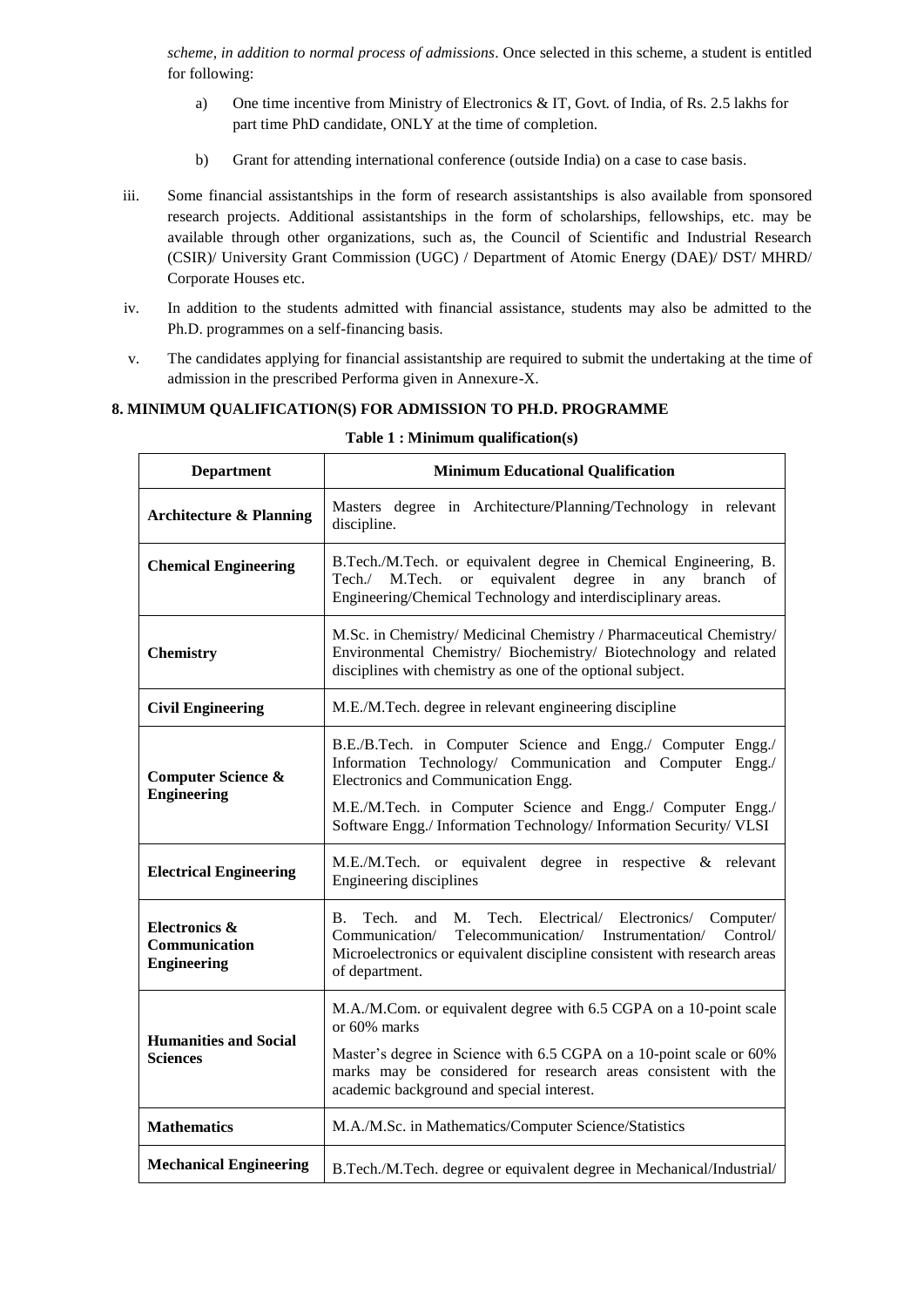|                                                     | Production Engg.                                                                                                                                                                                                                                                                                                                                                                                                                                                                                                                                                               |  |  |
|-----------------------------------------------------|--------------------------------------------------------------------------------------------------------------------------------------------------------------------------------------------------------------------------------------------------------------------------------------------------------------------------------------------------------------------------------------------------------------------------------------------------------------------------------------------------------------------------------------------------------------------------------|--|--|
|                                                     | B.Tech./M.Tech. degree/ disciplines consistent with the research areas<br>of the department.                                                                                                                                                                                                                                                                                                                                                                                                                                                                                   |  |  |
|                                                     | B.E. / B.Tech degree in Metallurgical/ Materials / Mechanical                                                                                                                                                                                                                                                                                                                                                                                                                                                                                                                  |  |  |
|                                                     | /Chemical/ Ceramic Engineering/ Manufacturing / Production                                                                                                                                                                                                                                                                                                                                                                                                                                                                                                                     |  |  |
| Metallurgical &<br><b>Materials Engineering</b>     | Engineering with M.E. / M.Tech degree in Metallurgical/ Materials /                                                                                                                                                                                                                                                                                                                                                                                                                                                                                                            |  |  |
|                                                     | Ceramic Engineering/ Thermal Engineering or equivalent degree in                                                                                                                                                                                                                                                                                                                                                                                                                                                                                                               |  |  |
|                                                     | relevant engineering disciplines.                                                                                                                                                                                                                                                                                                                                                                                                                                                                                                                                              |  |  |
|                                                     | The applicant must have a Master's degree with CGPA not below 6.5<br>on a 10 point scale or 60% marks (where CGPA is not awarded) in<br>following areas:                                                                                                                                                                                                                                                                                                                                                                                                                       |  |  |
| <b>Physics</b>                                      | M.Sc. in Physics/Applied Physics/Engineering Physics/allied areas of<br>Physics/interdisciplinary areas in physical sciences                                                                                                                                                                                                                                                                                                                                                                                                                                                   |  |  |
|                                                     | M. Tech or equivalent degree in Materials Science / Solid State<br>Physics/ Engineering Physics / Polymer Science / Nanoscience and<br>Nanotechnology/ Energy Science /Technology/ Computational<br>Techniques in Physics                                                                                                                                                                                                                                                                                                                                                      |  |  |
| <b>Centre for Energy and</b><br><b>Environment</b>  | B.Tech./B.Arch. With post graduation in relevant discipline                                                                                                                                                                                                                                                                                                                                                                                                                                                                                                                    |  |  |
| <b>National Centre for</b>                          | Under Graduate: civil engineering/Architecture                                                                                                                                                                                                                                                                                                                                                                                                                                                                                                                                 |  |  |
| <b>Disaster Mitigation and</b><br><b>Management</b> | Graduate: Structural engineering/Earthquake Engineering or any other<br>branch of civil/architectural Engineering                                                                                                                                                                                                                                                                                                                                                                                                                                                              |  |  |
| <b>Management</b>                                   | The applicant must have a two-year post-graduate degree in<br>management /commerce/ economics/<br>engineering<br>technology with CGPA not below 6.5 on a ten-point scale or<br>60% marks (where CGPA is not awarded).                                                                                                                                                                                                                                                                                                                                                          |  |  |
|                                                     | The<br>applicant<br>Master's<br>degree<br>have<br>in<br>must<br>a<br>Engineering/Technology/ Science subject with CGPA not below 6.5 on<br>a ten point scale or 60% marks (where CGPA is not awarded)                                                                                                                                                                                                                                                                                                                                                                          |  |  |
| <b>Materials Research</b><br><b>Centre</b>          | Other Qualifications:<br>1. M.Tech/ME or equivalent degree in Materials Science and<br>Engineering, Metallurgical Engineering, Ceramics, Mechanical<br>Engineering, Nanoscience, Polymer Technology, Electronics,<br>Nanotechnology.<br>2. B Tech students graduating from an IIT with a CGPA of 8.0 or<br>above in the above disciplines along with a valid GATE score OR<br>B Tech / BE (from other reputed Institutions of National<br>importance) with CGPA of 8.5 and above, are eligible to apply.<br>3. M.Sc in Materials Science/Physics/Chemistry Polymer Technology, |  |  |
|                                                     | Electronics, Nanotechnology. Or equivalent Master's degree in<br>allied areas.                                                                                                                                                                                                                                                                                                                                                                                                                                                                                                 |  |  |

**Note: In case of equivalent degree, the student is required to submit equivalence certificate w.r.t his/her qualifying degree from Association of Indian University/concerned National Council in case of Architecture/Town planning.**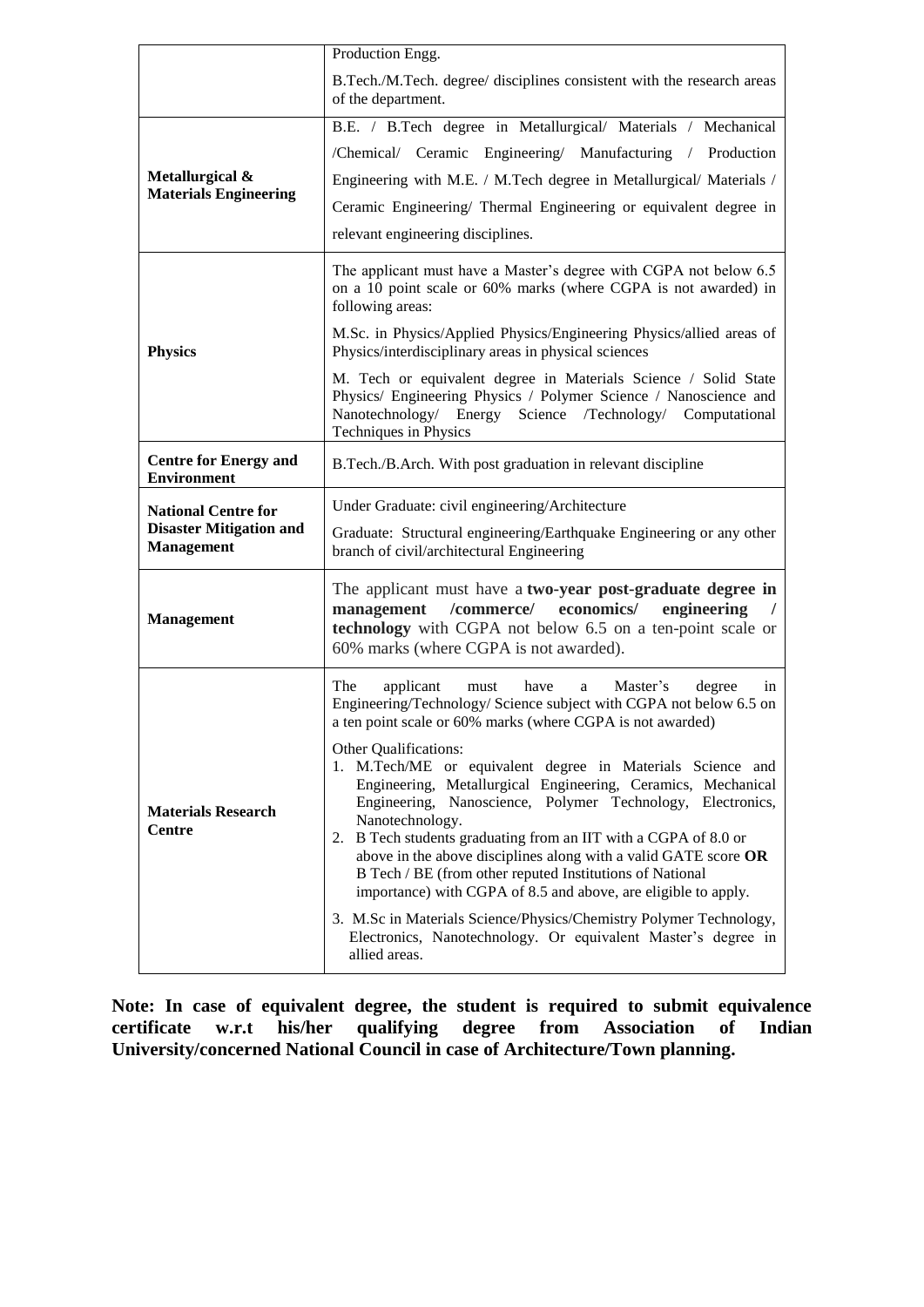# **9. AVAILABLE RESEARCH AREAS IN VARIOUS DEPARTMENTS**

| Ph.D. topic likely to be available with scholarship |                                                                                                                                      |  |
|-----------------------------------------------------|--------------------------------------------------------------------------------------------------------------------------------------|--|
| <b>Department</b>                                   | <b>Topics</b>                                                                                                                        |  |
|                                                     | Project Management and Scheduling, Intelligent Manufacturing                                                                         |  |
|                                                     | Design and development of composites                                                                                                 |  |
|                                                     | <b>Welding of Dissimilar Metals</b>                                                                                                  |  |
| Mechanical                                          | Lean Manufacturing Enabled by Additive Manufacturing                                                                                 |  |
| Engineering                                         | Design, development and optimization of ASAW process for SS304 weldment                                                              |  |
|                                                     | Application based solar dryer study                                                                                                  |  |
|                                                     | Linkage design for rehabilitation exoskeletons and assistive devices                                                                 |  |
|                                                     | Nodal Integration Immersed Boundary method for moving boundary flows                                                                 |  |
|                                                     | Signal conditioning circuit, Mixed signal circuits. (VLSI)                                                                           |  |
| Electronics &                                       | Sensors for IoT Applications (VLSI)                                                                                                  |  |
| Communication                                       | MEMS (VLSI), Nano Devices (VLSI), Signal Processing (Communication)                                                                  |  |
| Engineering                                         | Design and Development of Biosensor(VLSI)                                                                                            |  |
|                                                     | Microelectronics devices and sensors (VLSI)                                                                                          |  |
|                                                     | Study on high performance nanocomposites for biomedical application.                                                                 |  |
| Metallurgical and                                   | Electrical and mechanical properties of carbon nanotubes reinforced polymer<br>nanocomposites                                        |  |
| Materials                                           | Additive manufacturing - 3D printing in steels for structural applications                                                           |  |
| Engineering                                         | Development of techniques for testing of mechanical properties with miniature<br>size specimens for butt joints.                     |  |
|                                                     | Synthesis and Characterization of Graphene Based composites                                                                          |  |
|                                                     | Removal of bio-refractory contaminants from water                                                                                    |  |
|                                                     | Degradation of organic pollutants using Advanced oxidation processes                                                                 |  |
| Chemical<br>Engineering                             | Experimental and Modelling Studies on Controlled Release Fertilizer using<br><b>Biodegradable Coating</b>                            |  |
|                                                     | Catalytic steam reforming of bio oil for renewable hydrogen generation: Reaction<br>kinetics and mechanism                           |  |
|                                                     | Greener approach for the preparations of bio-active heterocylic molecules through<br>Carbonylations of unsaturated organic compounds |  |
| Chemistry                                           | Porous Transition Metal Phosphides, Catalysis, water splitting                                                                       |  |
|                                                     | Organic Synthetic routes to Achieve Photo-Dynamic Therapeutic Agents in<br>treating Cancer.                                          |  |
|                                                     | Geo Polymer Concrete                                                                                                                 |  |
|                                                     | <b>Alternate Building Material Using Waste</b>                                                                                       |  |
| Civil Engineering                                   | Use of Solid Waste Materials as Aggregate in Concrete                                                                                |  |
|                                                     | <b>Fibre Reinforced Concrete</b>                                                                                                     |  |
|                                                     | Use of Solid Waste Materials in Roads                                                                                                |  |
|                                                     | Waste/Wastewater treatment (Chemical/biological)                                                                                     |  |
|                                                     | <b>Risk Assessment</b>                                                                                                               |  |
|                                                     | Material flow in Environmental Engineering                                                                                           |  |
|                                                     | Electrocoagulation treatment of water/wastewater.                                                                                    |  |
| <b>Materials Research</b><br>Centre                 | Thermoelectric materials: Boosting efficiency via microstructure engineering                                                         |  |

# **Table 2. Research Areas offered in various Departments for admission in Ph. D**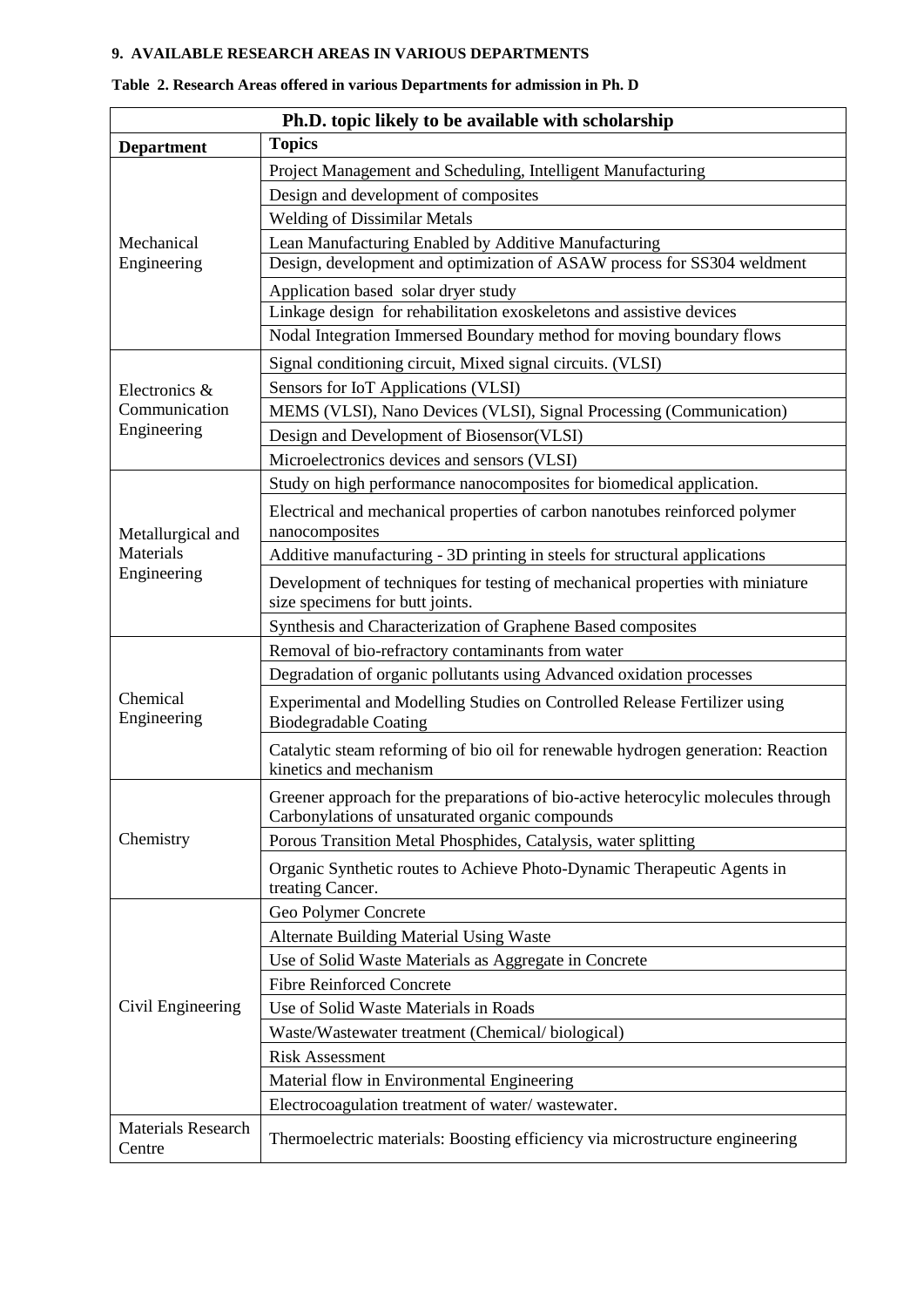|                | Synthesis and characterization of nanocrystals for various applications (Condensed<br><b>Matter Physics</b> ) |
|----------------|---------------------------------------------------------------------------------------------------------------|
| Physics        | Gamma irradiation of nanocomposite thin films                                                                 |
|                | Development of catalyst support materials for fuel cell applications<br>(Electrochemical Energy Conversion)   |
|                | Consumer adoption behavior in digital environments                                                            |
|                | Consumers' stickiness in online environments                                                                  |
|                | Social media addiction                                                                                        |
| Management     | Online review and value creation/destruction                                                                  |
| <b>Studies</b> | Consumer preference analysis in online environments                                                           |
|                | <b>Green Consumer Behavior</b>                                                                                |
|                | Personality traits and Value co-creation                                                                      |
|                | Sustainable consumer Behavior                                                                                 |
|                | Reliability Assessment of Power Systems with Distributed Generation                                           |
|                | AI Applications to Planning, Operation & Control of Power Systems                                             |
|                | Control of nonlinear systems and its applications.                                                            |
|                | Event – triggered control for linear systems                                                                  |
|                | Investigations on stochastic systems and their control                                                        |
|                | <b>Renewable Energy</b>                                                                                       |
|                | <b>Electric Vehicles</b>                                                                                      |
|                | Energy management                                                                                             |
|                | <b>Power Quality</b>                                                                                          |
|                | Distribution System Optimization                                                                              |
|                | Demand side management                                                                                        |
|                | Demand response                                                                                               |
|                | Microgrid/Smart Grid                                                                                          |
|                | Power System Economic                                                                                         |
|                | Power System analysis and optimisation                                                                        |
|                | Game theory application to power systems                                                                      |
| Electrical     | Hybrid AC/DC Microgrid: Steady state and fault analysis.                                                      |
| Engineering    | Applications of AI/Control in Power systems.                                                                  |
|                | Steady-state and fault analysis of unbalanced Distribution systems with Renewable<br>energy sources.          |
|                | Integration of Renewable energy sources into the grid and problems associated<br>with it.                     |
|                | Power System Operation and Control                                                                            |
|                | FACTS in Power Systems                                                                                        |
|                | <b>Power Systems Economics</b>                                                                                |
|                | Integration of DG in Power Systems                                                                            |
|                | Power System Operation and Control                                                                            |
|                | Smart Grid                                                                                                    |
|                | Power System Dynamics and Voltage Stability Studies                                                           |
|                | FACTS Devices, Renewable Integration in Power Systems                                                         |
|                | <b>Electric Vehicles</b>                                                                                      |
|                | Renewable Energy                                                                                              |
|                | <b>Electricity Market</b>                                                                                     |
|                | <b>Power Systems</b>                                                                                          |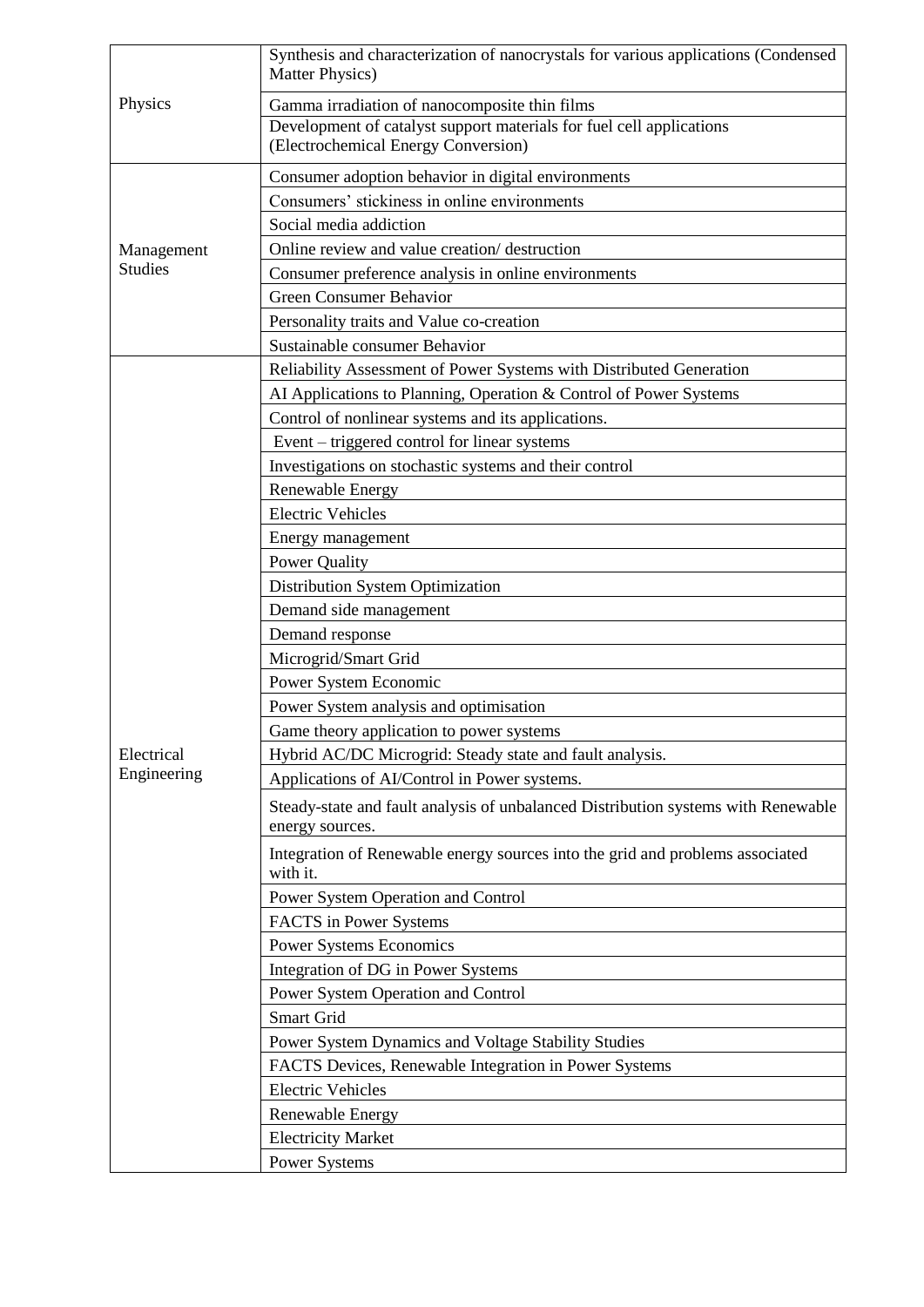|                            | Power System Economics                                                 |  |  |
|----------------------------|------------------------------------------------------------------------|--|--|
|                            | <b>Power System Operation</b>                                          |  |  |
|                            | <b>Power System Planning</b>                                           |  |  |
|                            | <b>Environmental Planning</b>                                          |  |  |
|                            | UrbanWater systems                                                     |  |  |
| Architecture &             | Urban Design and Planning                                              |  |  |
| Planning                   | Urban Infrastructure Management                                        |  |  |
|                            | Planning for Disaster Resilience                                       |  |  |
|                            | <b>Construction Project management</b>                                 |  |  |
|                            | English:                                                               |  |  |
|                            | Digital Humanities and ELT                                             |  |  |
|                            | Indian Writing in English                                              |  |  |
|                            | Conflicts and Concerns in the literature of the Diaspora               |  |  |
| Humanities &               | Trends in Modern English Theatre                                       |  |  |
| <b>Social Sciences</b>     | Exploring Postmodernist Tendencies in Select Fiction                   |  |  |
|                            | A Critical Study of Writing from the Margins: North Eastern Literature |  |  |
|                            | Perspectives in Feminist Literature                                    |  |  |
|                            | Contemporary Indian Literature                                         |  |  |
|                            | Aspects of English Language Teaching                                   |  |  |
|                            | <b>Expression Transfer in videos</b>                                   |  |  |
|                            | Cross domain biometric identity verification                           |  |  |
|                            | Behaviour analysis using biometric traits                              |  |  |
| <b>Computer Science</b>    | Internet of Things                                                     |  |  |
| and Engineering            | Intelligence at edge network                                           |  |  |
|                            | Security in IoE                                                        |  |  |
|                            | Social Network Analysis using Graph Theory                             |  |  |
|                            | Continual Learning for Dialogue Based System                           |  |  |
| Mathematics                | Study of Generalized Hypergeometric function and fractional calculus   |  |  |
|                            | Study of special function and fractional calculus                      |  |  |
| National Centre for        | Seismic Protection using Base Isolation                                |  |  |
| <b>Disaster Mitigation</b> | Earthquake Resisting Design of RC Structures                           |  |  |
| & Management               | Seismic Analysis of Concrete Dams                                      |  |  |

| Ph.D. Topic without scholarship |                                                                                                                   |  |  |
|---------------------------------|-------------------------------------------------------------------------------------------------------------------|--|--|
| <b>Department</b>               | <b>Topics</b>                                                                                                     |  |  |
|                                 | Project Management and Scheduling, Intelligent Manufacturing                                                      |  |  |
| Mechanical<br>Engineering       | Machining of developed composites                                                                                 |  |  |
|                                 | Development of Green Lean Six Sigma (GLSS) sustainable framework/model for<br>small and medium enterprises (SMEs) |  |  |
|                                 | Design, development and optimization of ASAW weldment with ASTM A519<br>grade 70                                  |  |  |
|                                 | <b>Balancing of Spatial Mechanisms</b>                                                                            |  |  |
|                                 | Numerical Simulation of the unsteady aerodynamics of flapping wings                                               |  |  |
| Electronics $\&$                | Design and Development of Microstrip Antenna Arrays (Communication)                                               |  |  |
| Communication                   | Machine Learning/Deep Learning (VLSI), Computer Vision (VLSI), Biometrics<br>(VLSI)                               |  |  |
| Engineering                     | Wideband Microstrip Antenna for Millimeter wave application (Communication)                                       |  |  |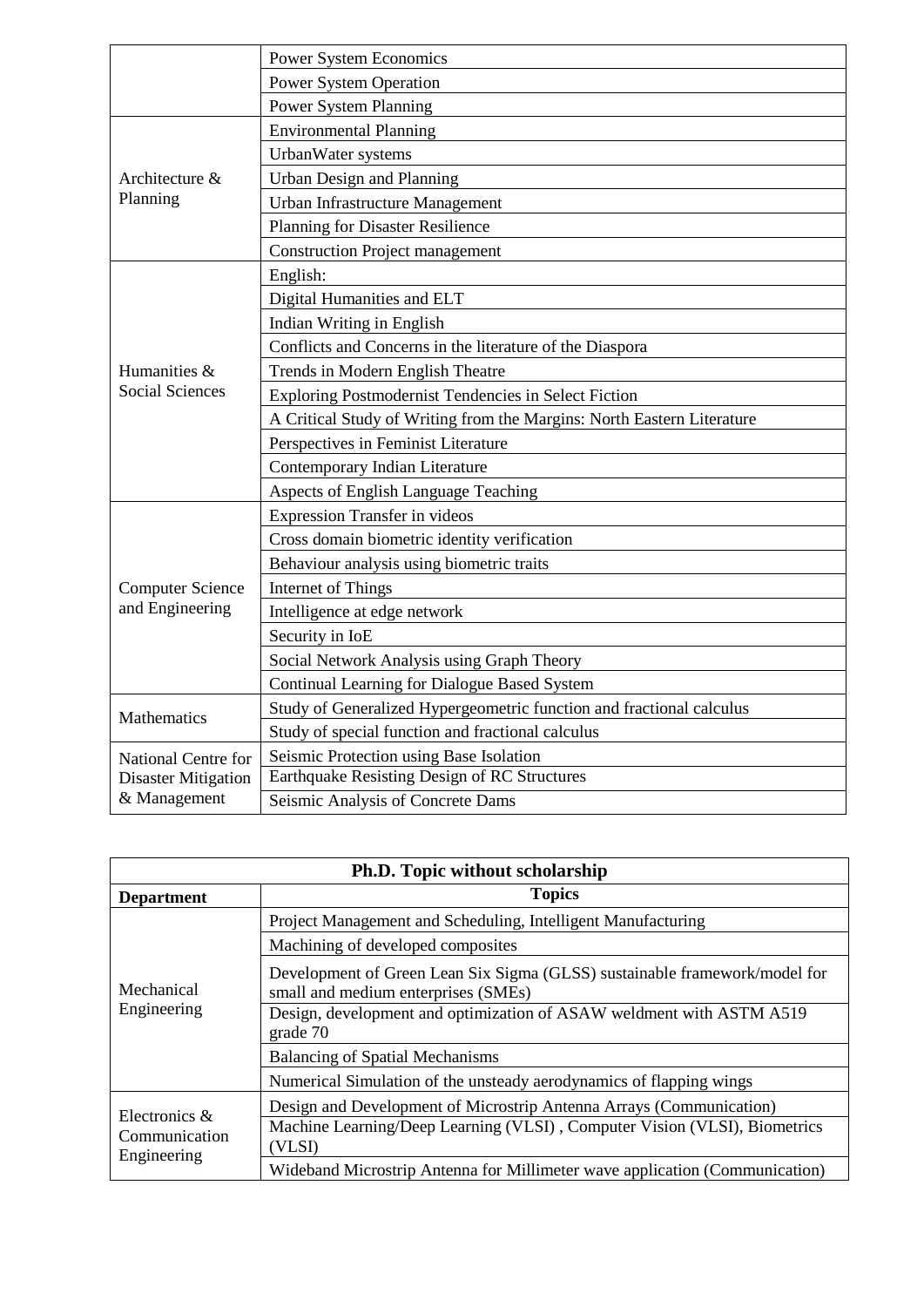|                                               | AI/Cognition modeling, CAD VLSI                                                                                                                                                     |  |  |
|-----------------------------------------------|-------------------------------------------------------------------------------------------------------------------------------------------------------------------------------------|--|--|
|                                               | Fabrication and electrical characterization of flexible varistors                                                                                                                   |  |  |
|                                               | Aluminium Nano Hybrid Composite - Fabrication and Evaluation of Mechanical,<br>and Tribological Behavior.                                                                           |  |  |
| Metallurgical and<br>Materials<br>Engineering | To study the effect of interlayers in producing joints of dissimilar metals/alloys<br>combinations coming under difficult to join category.                                         |  |  |
|                                               | Beneficiation of lean grade magnetite iron ore by reduction roasting                                                                                                                |  |  |
|                                               | Tribology study of high entropy alloy coating                                                                                                                                       |  |  |
|                                               | Diffusion Bonding of CP Titanium and Aluminium Alloys                                                                                                                               |  |  |
|                                               | Tandem catalysis for Industrial applications.                                                                                                                                       |  |  |
|                                               | Synthesis and applications of nanoparticles for wastewater treatment                                                                                                                |  |  |
|                                               | Study of membrane fouling and development of suitable antiscalant                                                                                                                   |  |  |
| Chemical<br>Engineering                       | Potential of solar driven electrochemical advanced oxidation techniques for self-<br>sustainable Toilets: Feasibility of H2 production                                              |  |  |
|                                               | Extraction and separation of metals and dyes through supported liquid membrane.                                                                                                     |  |  |
|                                               | Synthesis of photocatalysts and application for waste water treatment                                                                                                               |  |  |
|                                               | Separation of Fluoride from Water Using Functionalized Resin                                                                                                                        |  |  |
|                                               | Thermocatalytic decomposition of non-edible oil for the production of alfa olefin.                                                                                                  |  |  |
|                                               | Design and Synthesis of Low Cost Photonanocatalyst for Waste Water Treatment                                                                                                        |  |  |
|                                               | Doped Carbon Materials for Multifunctional Application                                                                                                                              |  |  |
|                                               | Development of nanocomposite for Pollutant Detection and Remediation in Water                                                                                                       |  |  |
|                                               | Nitrogen and Oxygen Containing Heterocycles in the Synthesis of Drugs - From<br><b>Research to Practice</b><br>Metal-Free C-H bond activation:<br>Synthesis, Chemistry, Methodology |  |  |
| Chemistry                                     | Development and its practical application towards the Synthesis of bioactive<br>heterocycles                                                                                        |  |  |
|                                               | Heterogeneous catalysis in atmosphere                                                                                                                                               |  |  |
|                                               | Spectroscopic investigation of atmospherically important weakly bound molecular<br>complexes                                                                                        |  |  |
|                                               | <b>Cobalt Catalyzed Hydrogen Evolution Reactions</b>                                                                                                                                |  |  |
|                                               | Nanomaterials                                                                                                                                                                       |  |  |
|                                               | <b>Natural Products</b>                                                                                                                                                             |  |  |
|                                               | Geo Polymer Concrete                                                                                                                                                                |  |  |
|                                               | <b>Alternate Building Material Using Waste</b>                                                                                                                                      |  |  |
|                                               | Use of Solid Waste Materials as Aggregate in Concrete                                                                                                                               |  |  |
|                                               | <b>Fibre Reinforced Concrete</b>                                                                                                                                                    |  |  |
|                                               | Use of Solid Waste Materials in Roads                                                                                                                                               |  |  |
| Civil Engineering                             | Applications of Industrial waste in soil stabilization/ground improvement<br>techniques                                                                                             |  |  |
|                                               | Construction and Demolition waste/ Recycled Aggregates applications and<br>management for Sustainable materials and construction                                                    |  |  |
|                                               | Soil Erosion Assessment of A River System Using Geospatial techniques<br>(tentative)                                                                                                |  |  |
|                                               | Water Resources Planning and Management of a River Basin (Tentative)                                                                                                                |  |  |
|                                               | Road Safety Management: A case study.                                                                                                                                               |  |  |
| <b>Materials Research</b><br>Centre           | Development of multistimuli responsive self-assembled nanoscale materials for<br>environmental and biological applications                                                          |  |  |
|                                               | Composite Nanostructures for gas sensing applications                                                                                                                               |  |  |
| Physics                                       | Transparent conducting thin films/structures                                                                                                                                        |  |  |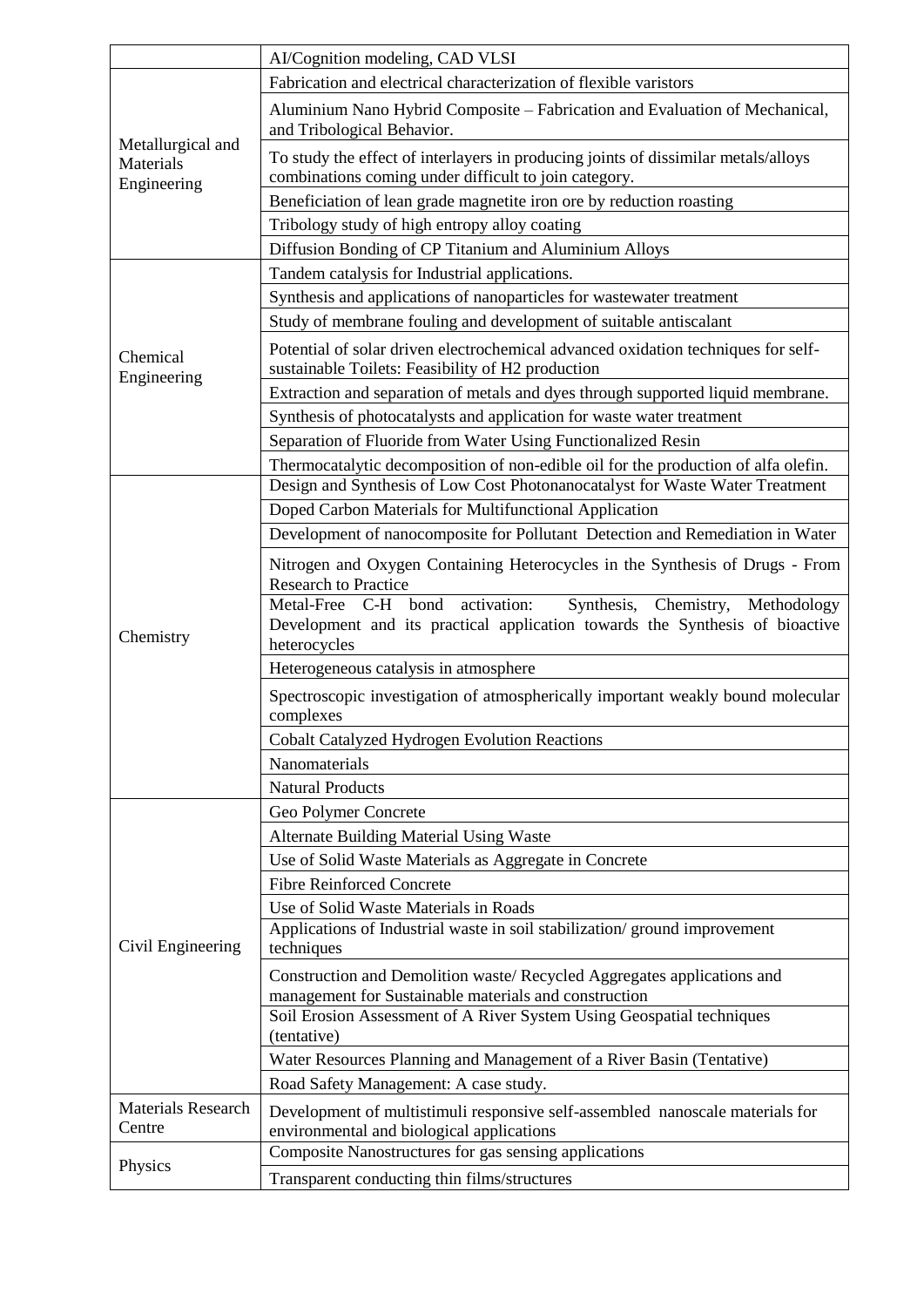|                | Tuning the structural and optical properties of nanocrystalline thin films using ion<br>beam irradiation (Condensed Matter Physics)<br>Some studies on non-classical states in Anisotropic Universe. (High energy<br>physics-cosmology) |  |  |  |
|----------------|-----------------------------------------------------------------------------------------------------------------------------------------------------------------------------------------------------------------------------------------|--|--|--|
|                |                                                                                                                                                                                                                                         |  |  |  |
|                | High-Efficiency Photoelectrocatalytic Systems for Hydrogen Generation                                                                                                                                                                   |  |  |  |
|                | MOF-Based Encapsulated Metal oxide Nanostructures for in situ Gas Sensing and<br>separation                                                                                                                                             |  |  |  |
|                | Radiation Dose Measurement in Space Radiation Environment (Space Physics)                                                                                                                                                               |  |  |  |
|                | Charm Physics (Experimental High Energy Physics)                                                                                                                                                                                        |  |  |  |
|                | Surface and electrochemical studies of electrodes and polymer membranes in<br>Polymer Electrolyte Membrane Fuel (Electrochemical Energy Conversion)                                                                                     |  |  |  |
|                | Supercapacitors with Earth-abundant materials                                                                                                                                                                                           |  |  |  |
|                | Photoelectrochemical Water Splitting                                                                                                                                                                                                    |  |  |  |
|                | Nanostructured materials for Metal-ion battery electrodes                                                                                                                                                                               |  |  |  |
|                | <b>Green Consumer Behavior</b>                                                                                                                                                                                                          |  |  |  |
| Management     | Personality traits and Value co-creation                                                                                                                                                                                                |  |  |  |
| <b>Studies</b> | Sustainable consumer Behavior                                                                                                                                                                                                           |  |  |  |
|                | Application of signal processing in Power systems and Control systems                                                                                                                                                                   |  |  |  |
|                | <b>Renewable Energy</b>                                                                                                                                                                                                                 |  |  |  |
|                | <b>Electric Vehicles</b>                                                                                                                                                                                                                |  |  |  |
|                | Energy management                                                                                                                                                                                                                       |  |  |  |
|                | <b>Power Quality</b>                                                                                                                                                                                                                    |  |  |  |
|                | Design and development of EV chargers                                                                                                                                                                                                   |  |  |  |
|                | Microgrid control                                                                                                                                                                                                                       |  |  |  |
|                | Wireless EV chargers                                                                                                                                                                                                                    |  |  |  |
|                | Renewable energy control                                                                                                                                                                                                                |  |  |  |
|                | Design and development of inverter/converter                                                                                                                                                                                            |  |  |  |
|                | Topologies for solar/PV applications                                                                                                                                                                                                    |  |  |  |
|                | <b>Distribution System Optimization</b>                                                                                                                                                                                                 |  |  |  |
|                | Demand side management                                                                                                                                                                                                                  |  |  |  |
|                | Demand response                                                                                                                                                                                                                         |  |  |  |
| Electrical     | Microgrid/Smart Grid                                                                                                                                                                                                                    |  |  |  |
| Engineering    | Power System Economic                                                                                                                                                                                                                   |  |  |  |
|                | Power System analysis and optimisation                                                                                                                                                                                                  |  |  |  |
|                | game theory application to power systems                                                                                                                                                                                                |  |  |  |
|                | Power System Operation and Control                                                                                                                                                                                                      |  |  |  |
|                | FACTS in Power Systems                                                                                                                                                                                                                  |  |  |  |
|                | Power Systems Economics                                                                                                                                                                                                                 |  |  |  |
|                | Integration of DG in Power Systems                                                                                                                                                                                                      |  |  |  |
|                | Power System Operation and Control                                                                                                                                                                                                      |  |  |  |
|                | Smart Grid                                                                                                                                                                                                                              |  |  |  |
|                | Power System Dynamics and Voltage Stability Studies                                                                                                                                                                                     |  |  |  |
|                | FACTS Devices, Renewable Integration in Power Systems                                                                                                                                                                                   |  |  |  |
|                | <b>Electric Vehicles</b>                                                                                                                                                                                                                |  |  |  |
|                | Renewable Energy                                                                                                                                                                                                                        |  |  |  |
|                | <b>Electricity Market</b>                                                                                                                                                                                                               |  |  |  |
|                | <b>Power Systems</b>                                                                                                                                                                                                                    |  |  |  |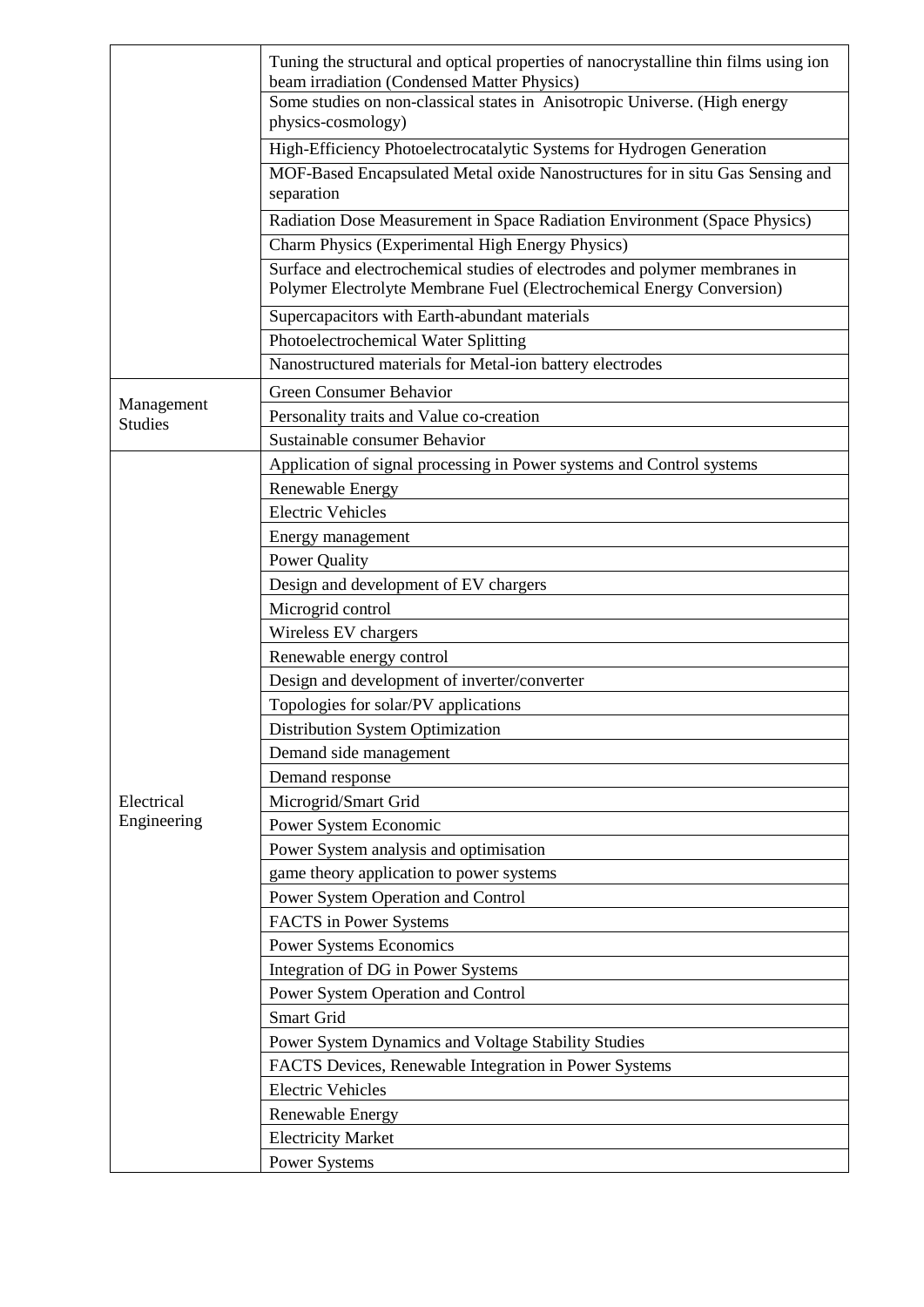|                                            | Distribution System Optimization                                               |  |  |
|--------------------------------------------|--------------------------------------------------------------------------------|--|--|
|                                            | Demand side management                                                         |  |  |
|                                            | Demand response                                                                |  |  |
|                                            | Microgrid/Smart Grid                                                           |  |  |
|                                            | <b>Power System Economics</b>                                                  |  |  |
|                                            | <b>Power System Operation</b>                                                  |  |  |
|                                            | <b>Power System Planning</b>                                                   |  |  |
|                                            | Operation and control of Smart Grid                                            |  |  |
|                                            | <b>Environmental Planning</b>                                                  |  |  |
|                                            | UrbanWater systems                                                             |  |  |
|                                            | Urban Design and Planning                                                      |  |  |
|                                            | <b>Urban Sustainability</b>                                                    |  |  |
|                                            | Urban Infrastructure Planning                                                  |  |  |
|                                            | Regional Planning & Development                                                |  |  |
|                                            | <b>Urban Growth and Land Management</b>                                        |  |  |
| Architecture &                             | Sustainability and Traditional Knowledge systems in Architecture and Planning, |  |  |
| Planning                                   | Computational approach for decision making in Architecture and Planning        |  |  |
|                                            | Urban Housing Finance.                                                         |  |  |
|                                            | Models of Urban Planning                                                       |  |  |
|                                            | Housing for the Urban Poor.                                                    |  |  |
|                                            | Assessment of Building Envelope Design                                         |  |  |
|                                            | <b>Comfort Evaluation of Indoor Spaces</b>                                     |  |  |
|                                            | <b>Urban Infrastructure Management</b>                                         |  |  |
|                                            | Planning for Disaster Resilience                                               |  |  |
|                                            | <b>Construction Project management</b>                                         |  |  |
|                                            | Economics:                                                                     |  |  |
|                                            | <b>Technology Diffusion Evaluation Studies</b>                                 |  |  |
|                                            | Environment                                                                    |  |  |
|                                            | <b>Higher Education</b>                                                        |  |  |
|                                            | Gender Economy                                                                 |  |  |
|                                            | Emerging Market Economies: Growth Trajectory & Challenges                      |  |  |
|                                            | Economics of Well-being                                                        |  |  |
|                                            | <b>Regional Variations</b>                                                     |  |  |
| Humanities &                               | English:                                                                       |  |  |
| <b>Social Sciences</b>                     | Perspectives in Feminist Literature                                            |  |  |
|                                            | Contemporary Indian Literature                                                 |  |  |
|                                            | Aspects of English Language Teaching                                           |  |  |
|                                            |                                                                                |  |  |
|                                            | Sociology of development                                                       |  |  |
|                                            | Social and gender inequalities and exclusion                                   |  |  |
|                                            | Science, technology and society                                                |  |  |
|                                            | Rural and urban society                                                        |  |  |
|                                            | Globalization, media and culture                                               |  |  |
|                                            | <b>Vulnerability Assessment and Penetration Testing</b>                        |  |  |
| <b>Computer Science</b><br>and Engineering | Intelligence at edge network                                                   |  |  |
|                                            | Internet of Things                                                             |  |  |
|                                            | Internet of Things in Health Care                                              |  |  |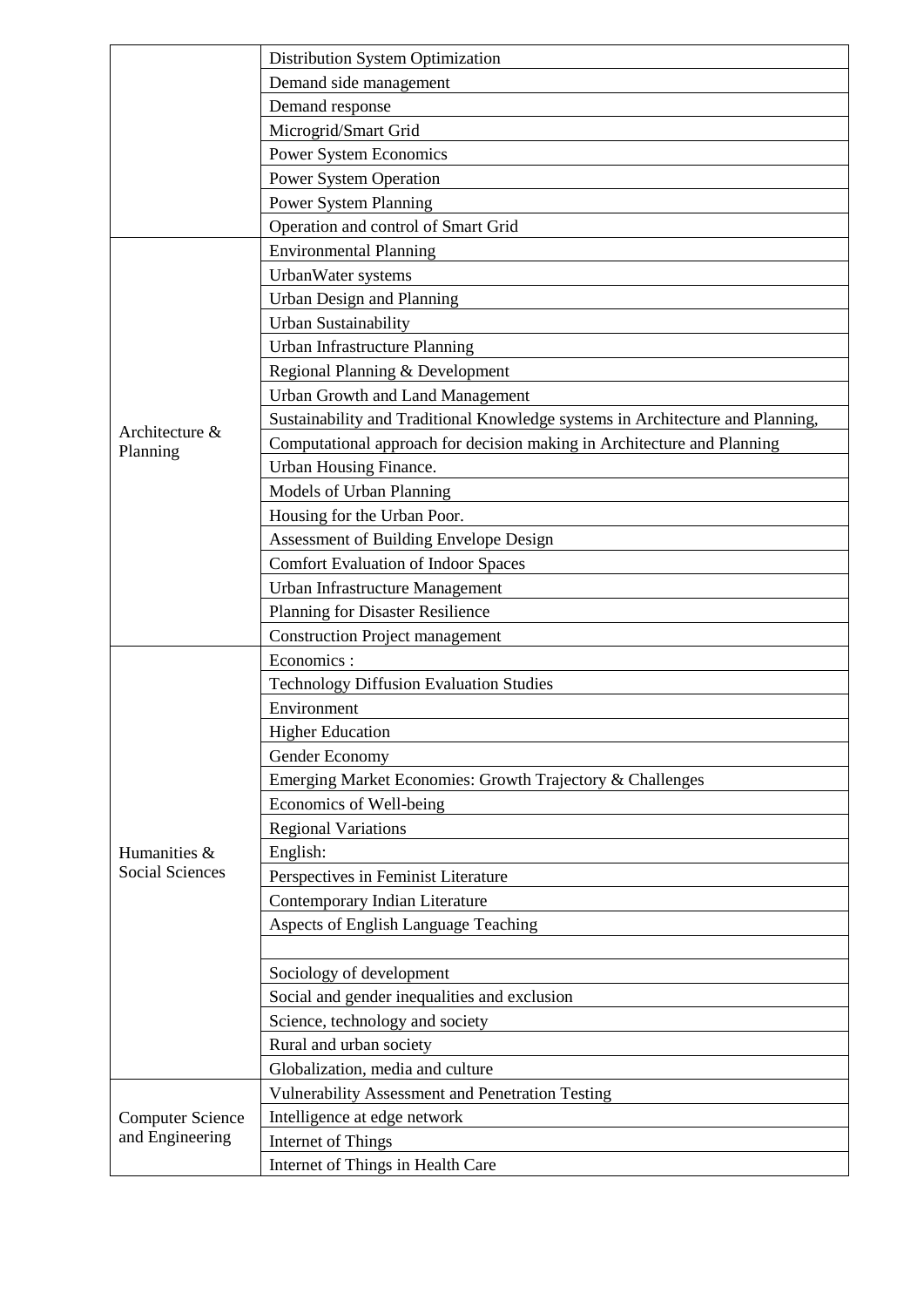|                                                            | Software Defined Networking for VANET                                |
|------------------------------------------------------------|----------------------------------------------------------------------|
|                                                            | Data Dissemination for VANET                                         |
|                                                            | AI for IR And IE                                                     |
|                                                            | Object detection in remote sensing images                            |
|                                                            | Security in IoE                                                      |
| Centre for Energy<br>and Environment<br><b>Mathematics</b> | Analysis of small wind turbines                                      |
|                                                            | Fesibility analysis of renewable based hybrid systems                |
|                                                            | Design /optimization of solar photovoltaic systems                   |
|                                                            | Role of Energy Storage in Smart Grid                                 |
|                                                            | Study of Generalized Hypergeometric function and fractional calculus |
|                                                            | Study of special function and fractional calculus                    |

| PhD Topic without scholarship (Only for Research personnel presently serving in various<br>projects in MNIT) |                                                                                                                        |  |
|--------------------------------------------------------------------------------------------------------------|------------------------------------------------------------------------------------------------------------------------|--|
| <b>Department</b>                                                                                            | <b>Topics</b>                                                                                                          |  |
| <b>Chemical Engineering</b>                                                                                  | Development of Intelligent Control of Heat Integrated Reactive Dividing Wall<br>Column for synthesis of Methyl Acetate |  |
|                                                                                                              | Catalytic Conversion of waste cooking oil into alkyl esters and alpha-hydroxy<br>acid                                  |  |
| Chemistry                                                                                                    | Modeling the chemical reaction involving the species having high multi-<br>reference character                         |  |
| <b>Materials Research</b><br>Centre                                                                          | Development of perovskite based photo electrode for redox flow battery                                                 |  |
|                                                                                                              | Small angle neutron and x-ray scattering studies                                                                       |  |
| Physics                                                                                                      | Optical and structural properties of defects in rare earth ion implanted ZnO<br>nanostructures                         |  |
|                                                                                                              | Hadron Physics and Applications (Experimental High Energy Physics)                                                     |  |
| Computer Science and                                                                                         | Airborne object detection and tracking                                                                                 |  |
| Engineering                                                                                                  | Secure Intelligent Transportation systems                                                                              |  |

## **10. GENERAL INFORMATION**

- (a) The institute reserves the right not to run any particular programme, if the number of students in that programme is less than the minimum number specified by the Institute at the time of admission.
- (b) The institute reserves the right to change its statutes and regulations relating to academic programmes and the modalities of admission without prior notice.
- (c) There is no age restriction for postgraduate programme.
- (d) In matters of interpretation of the provisions or any matter not covered here in this information brochure, the decision of the Chairman, Senate shall be final and binding on both the parties.

The institute reserves the right to alter the number of seats in any programme without any prior notice.

## **Notes:**

(1) The provisions for reservation of seats given above are subject to modification in accordance with any Government Order, if issued subsequently by the Government of India.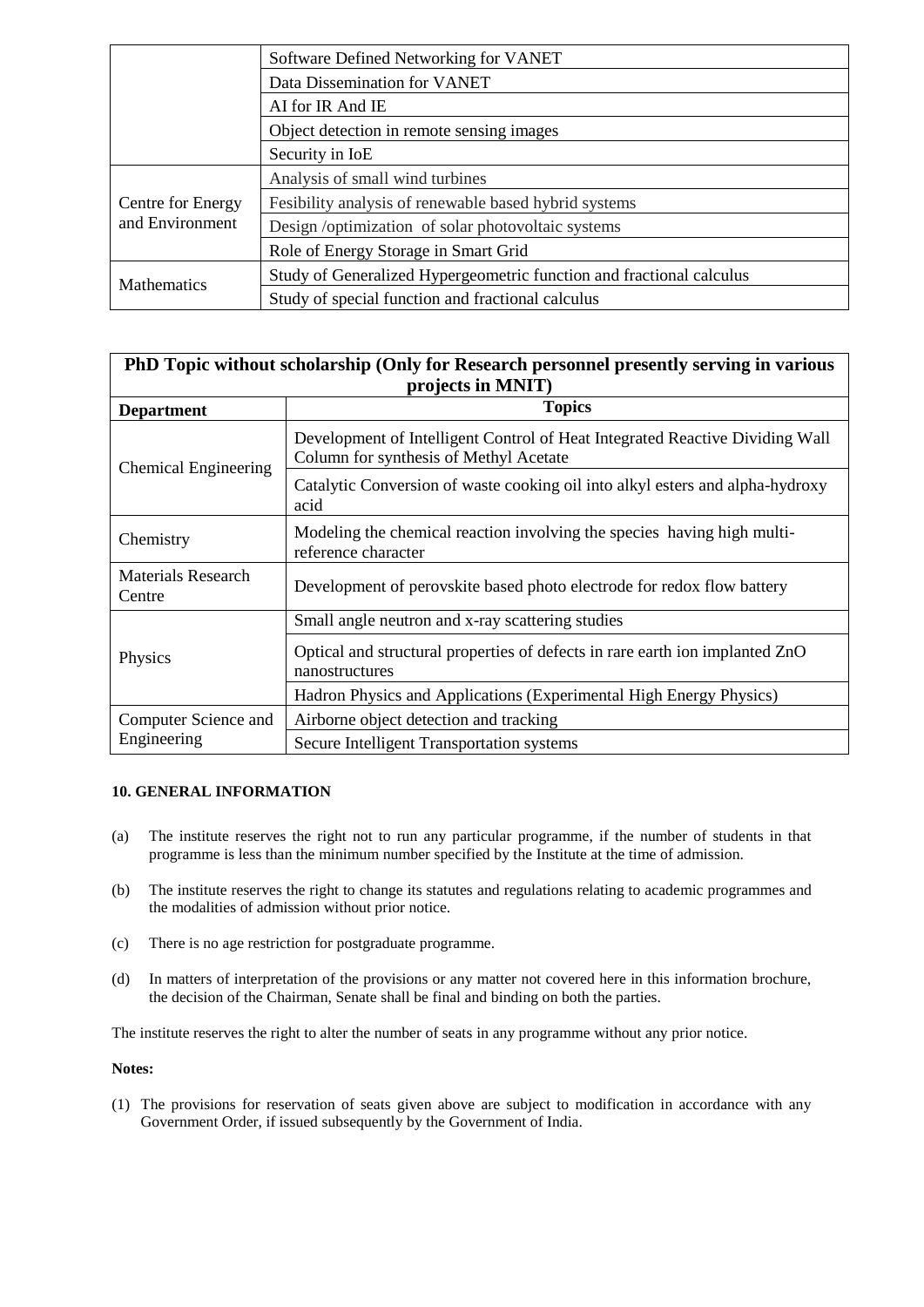- (2) It will entirely be the responsibility of the candidate to prove his/her eligibility in terms of minimum educational qualifications and for claiming reservation under a specific category, if any, at the time of submitting the application.
- (3) The requisite certificate for SC/ST/OBC category must be submitted, along with application, in original, issued by a competent authority listed in Annexure 1, failing which the benefit of the reserved category will not be given. The OBC certificate should have been issued after **March 31, 2019**.
- (4) PWD candidates should submit along with the application, the certificate, in original, from a Government medical board. Such a candidate may, however, be asked to appear before a Medical Board duly constituted by MNIT, Jaipur for this purpose. The Medical Board will decide the courses, which cannot be offered to a candidate, on the basis of the nature of his/her disability. The candidate will be offered admission out of the remaining courses as per the institute policy.
- **(5) The last date for online application is 21/11/2019**
- **(6) The candidate is required to submit hard copy of PhD application form with photo copies of documents, and two photographs, at the time of reporting for admission process. All original documents along with M.Tech thesis copy should be brought by the candidate.**

#### **11. FEES**

Updated Fees structure will be available on Institute website [\(http://mnit.ac.in/academics/fee\\_structure.php\)](http://mnit.ac.in/academics/fee_structure.php)

## **12. MATTERS OF DISPUTE**

Disputes if any, arising out of or relating to any matter whatsoever shall be subject to the exclusive jurisdiction of Jaipur Courts.

#### **13. RAGGING**

Ragging is banned in the institute and anyone indulging in ragging is likely to be punished appropriately and the punishment may include expulsion from the institute, suspension from the institute or classes for a limited period or fine with a public apology. The punishment may also take the shape of: (i) withholding assistantship or other benefits; (ii) debarring from representation in events (iii) withholding results (iv) suspension, rustication or expulsion from hostel or mess. (v) monetary fines.

#### **14. IMPORTANT INSTRUCTIONS**

- a. The candidates are advised to read each and every instruction given in this Information Brochure very carefully before filling-up the Application Form.
- **b. The application fee of Rs. 1000/- for General/OBC category and Rs. 500/- for SC/ST category candidates is to be deposited online only while submitting the application.**
- c. The candidate must keep a photocopy of the form for future reference.
- **d. Scrutiny of application shall be done solely on the basis of information submitted by you in the application form, hence fill it very carefully. If at any stage of admission process a candidate is found not to meet the eligibility criteria, have hidden/submitted incorrect information, the candidature of the candidate will be summarily cancelled.**
- e. Request for change of category received after the last date will not be accepted under any circumstances.
- **f. Attested photo stat copies of the certificates/testimonials and all originals documents, PG dissertation/thesis copy should be brought along with the Application Form while coming for admission process. Two recent passport size photographs should be brought. Application Form either incompletely filled or without attested copies of the certificates/testimonials is liable to be rejected.**
- g. Documents/Attested photocopies of the following certificates have to be brought along with the Application Form:-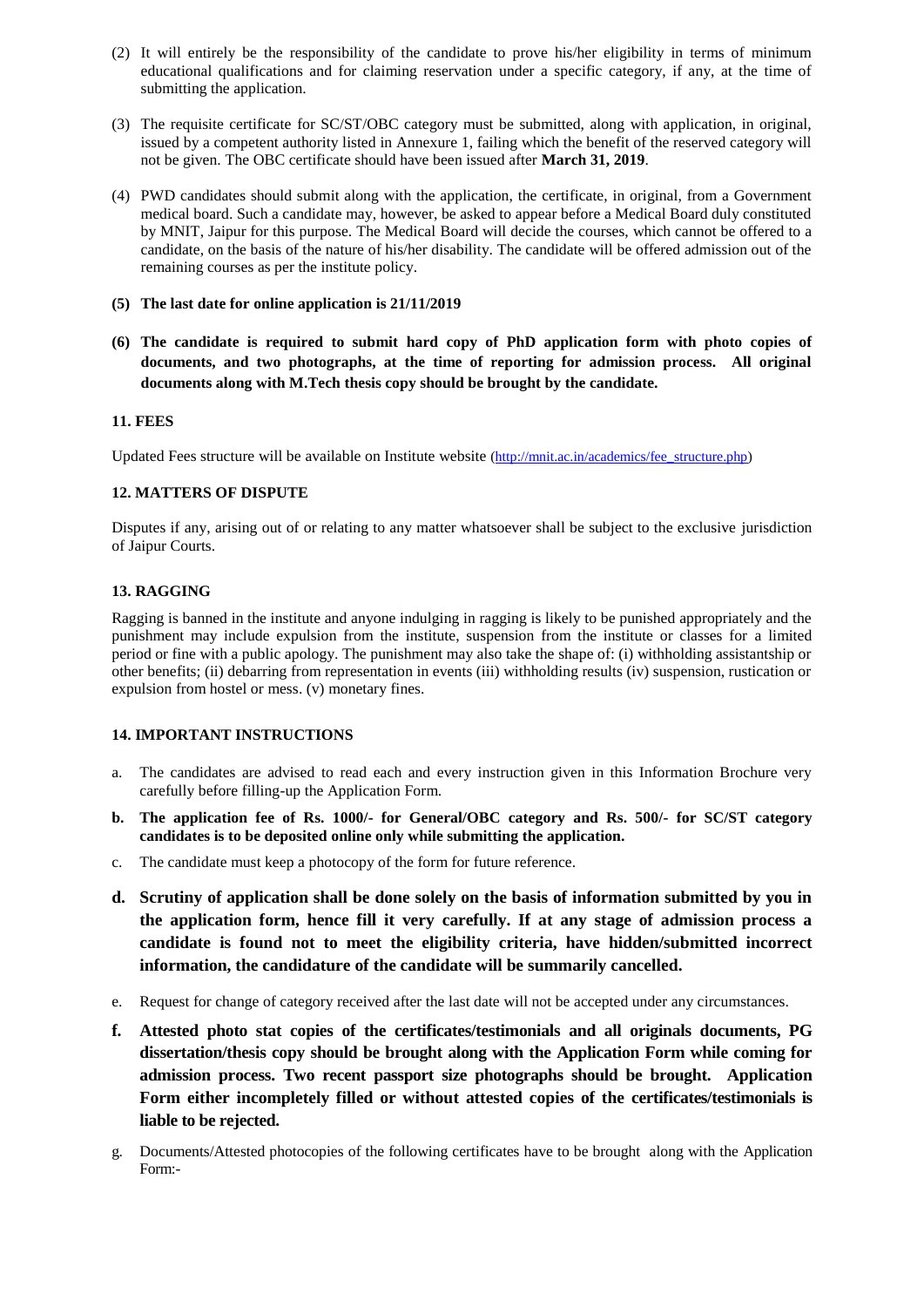- i. High School/Secondary School certificate in support of age/date of birth. No other certificate is acceptable in support of the age/date of birth.
- ii. Provisional/Final Degree certificate/Migration Certificate must be attached.
- iii The Marks Sheet/Grade Card of Qualifying Examination including Diploma if applicable.
- iv Character Certificate from the Director/Dean of Students Affairs of the Institute from where the candidate has graduated (For Full-time course applicants only).
- v Character Certificate from two persons of repute where the candidate has been residing for the last two years (For part-time course applicants only).
- vi Certificate from the employer on the official stationary and rubber stamp of the organization/institution (For full-time sponsored/part-time candidates only).
- **vii. A statement of purpose (only for those who are applying for Ph.D.) including research idea in not more than 300 words MUST be attached with application. This SOP will have due weightage during process of screening/selection. This has to be compulsorily filled in the online application.**
- h. The candidate has to make his/her own arrangements for staying at Jaipur when he/she comes for the counseling and/or interview. Candidate should come prepared to stay for a day more if required. No TA and DA are admissible.
- i. In case the candidate is seeking admission as a sponsored candidate, he/she should submit a certificate from his/her present employer on official stationary with rubber stamp that he/she will be sponsored on deputation/study leave/extra ordinary leave with permission to attend the full time M.Tech. course if he/she is admitted. The employer should also indicate that the candidate will not be withdrawn midway till the completion of the course.

# **Important Dates**

| <b>Start Date of Online</b><br><b>Application</b>                             |              | 07/11/2019                                                                                                                              |
|-------------------------------------------------------------------------------|--------------|-----------------------------------------------------------------------------------------------------------------------------------------|
| Last Date of submission of :-<br><b>Online Application form</b>               |              | 21/11/2019                                                                                                                              |
|                                                                               |              | Provisional list of shortlisted/eligible candidates for written<br>test/interview will be displayed on Institute website by 27/11/2019. |
| Date of written test                                                          | $\mathbf{L}$ | 09/12/2019 to 11/12/2019                                                                                                                |
| Interview of the shortlisted :-<br>candidates in the respective<br>department |              | 10/12/2019 to 12/12/2019                                                                                                                |

**Note:- No copy is to be sent by post. Instead the candidate should bring copy of form and required documents as instructed at serial no. 14 (f) & (g).**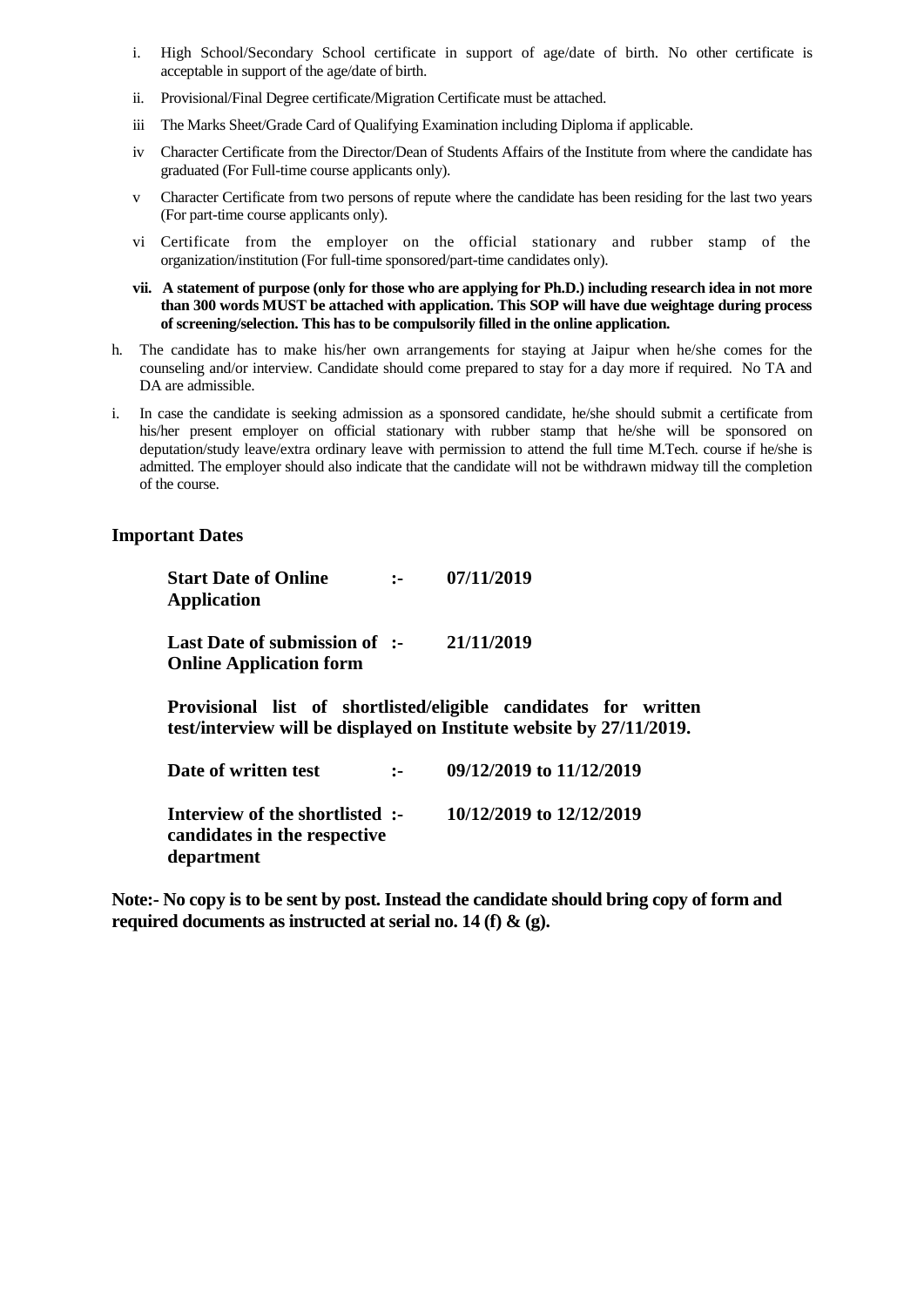#### **AUTHORITIES WHO MAY ISSUE CASTE/TRIBE CERTIFICATE (SC/ST/OBC candidates should submit certificate issued by any of the following authorities)**

District Magistrate/Additional District Magistrate/ Collector/ Deputy Commissioner/ Additional Deputy Commissioner/ Deputy Collector/ 1st Class Stipendiary Magistrate/ City Magistrate/ Sub-Divisional Magistrate / Taluka Magistrate /Executive Magistrate /Extra Assistant Commissioner/ Chief Presidency Magistrate/Additional Chief Presidency Magistrate/ Presidency Magistrate/ Revenue Officer not below the rank of Tehsildar/Sub-Divisional Officer of the area where the candidate and /or his/her family normally resides/Administrator/Secretary to Administrator/Development Officer (Lakshadweep Island).

**(Certificate issued by any other authority will be rejected.)**

#### **ANNEXURE II**

#### **CERTIFICATE FROM INSTITUTE / UNIVERSITY**

#### **(Required during registration from candidates whose result of the qualifying examination has not been declared)**

I hereby certify that Mr./Ms. ............................................... has appeared in the final year examination including theory, practical and project examination for B.E./B.Tech./B.Sc./M.Sc.………………………….degree (strike out the non-applicable ones and write in the blank if the degree is not mentioned) and the result is likely to be announced by ......................…………........... His/her conduct and character during his/her stay at the Institute/University was "GOOD".

Place: ................... Signature of the Principal/Dean/Registrar/ Date:…................ Dy. Registrar/Proctor/Administrative Officer of the institute last attended with seal

#### **ANNEXURE III**

### **CERTIFICATE OF THE FORWARDING OFFICER (Required from candidates who is yet to appear in the qualifying examination or yet to get the degree)**

I hereby certify in connection with the application of Mr./Ms. ............................................... that he/ she is a bonafide student of our institution and is applying for admission to PG programmes at MNIT Jaipur. He/She is yet to complete / has completed all the requirements of qualifying examination including theory, practical and project examination for B.E./B.Tech./B.Sc./M.Sc. …………………….. (Strike out the non-applicable ones and write in the blank if the degree is not mentioned) and the result is likely to be announced by ................................. His/her conduct and character during his/her stay at the Institute/University is "GOOD".

Place:................ Signature of the Principal/Dean/Registrar/ Date:................. Dy. Registrar/Proctor/Administrative Officer of the institute attending/last attended with seal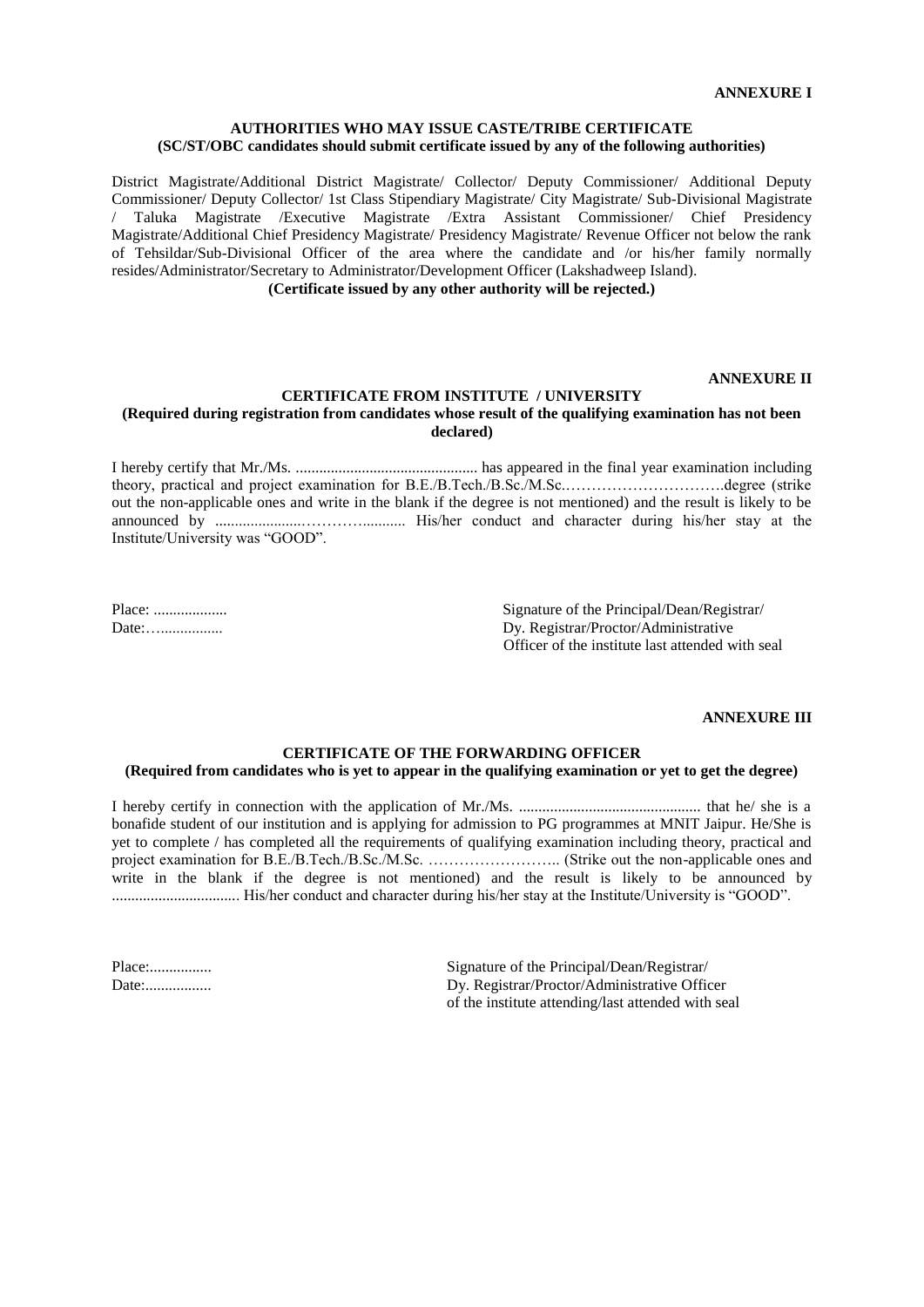### **SPONSORSHIP CERTIFICATE (Required from Full-time Sponsored Candidates only)**

(This should be typed on the letterhead of the Sponsoring Organization and enclosed with application for admission)

To, The Director MNIT, Jaipur Sub: Sponsoring of an employer for M.Tech. Programme.

We hereby Sponsor the candidature of Mr./Ms. ............................................... who is working in this organization for the last ...................years and is presently holding the rank/position of .......................................... for joining his/her M. Tech. programme in …………………… at your Institute as a Full Time candidate in the Department of ............................. ............................................................................... with specialization in the following areas: 1..………………………… 2…......................................

3….....................................

His/her conduct and character is good.

The Institution/Organization would relieve him/her immediately for joining the above course, if selected for admission. We shall fully relieve him/her duties in the organization to devote sufficient time for M. Tech./M. Plan..

| Place: | Signature of Head of the Institution/Organization with seal |
|--------|-------------------------------------------------------------|
|        |                                                             |
|        |                                                             |

\*Candidate should also give a separate undertaking that he would fulfill the attendance requirements of all the courses undertaken by him for fulfillment of the course pursued.

#### **ANNEXURE V**

#### **NO OBJECTION CERTIFICATE**

#### **(Required from Candidates Seeking Admission on Part-time Basis) (On a letterhead of the sponsoring organization & enclosed with application for admission)**

| (On a fetterneau of the sponsoring organization & enclosed with application for aunifision) |  |
|---------------------------------------------------------------------------------------------|--|
|                                                                                             |  |
|                                                                                             |  |
|                                                                                             |  |
| with specialization in the following areas:                                                 |  |
|                                                                                             |  |

2…...................................

3. …….…………………

His/her conduct and character is good. We are ready to relieve him/her during study hours (usually 8-10 hours of classroom instructions in a week) to undergo the Masters' programme / (usually about 6 hours of classroom instructions in a week) to undergo the Ph.D. programme as per time-table of the Institute, which follows slot system. We understand that the duration of course work is expected to be 4 semesters for Part-Time M.Tech. programme/ 3 semesters for part-time Ph.D. programme, while total duration is expected to be 3 years for part time M.Tech./ 5 years for part-time Ph.D.

| Place: | Signature of Head of the Institution/Organization with seal |
|--------|-------------------------------------------------------------|
| Date:  |                                                             |
|        |                                                             |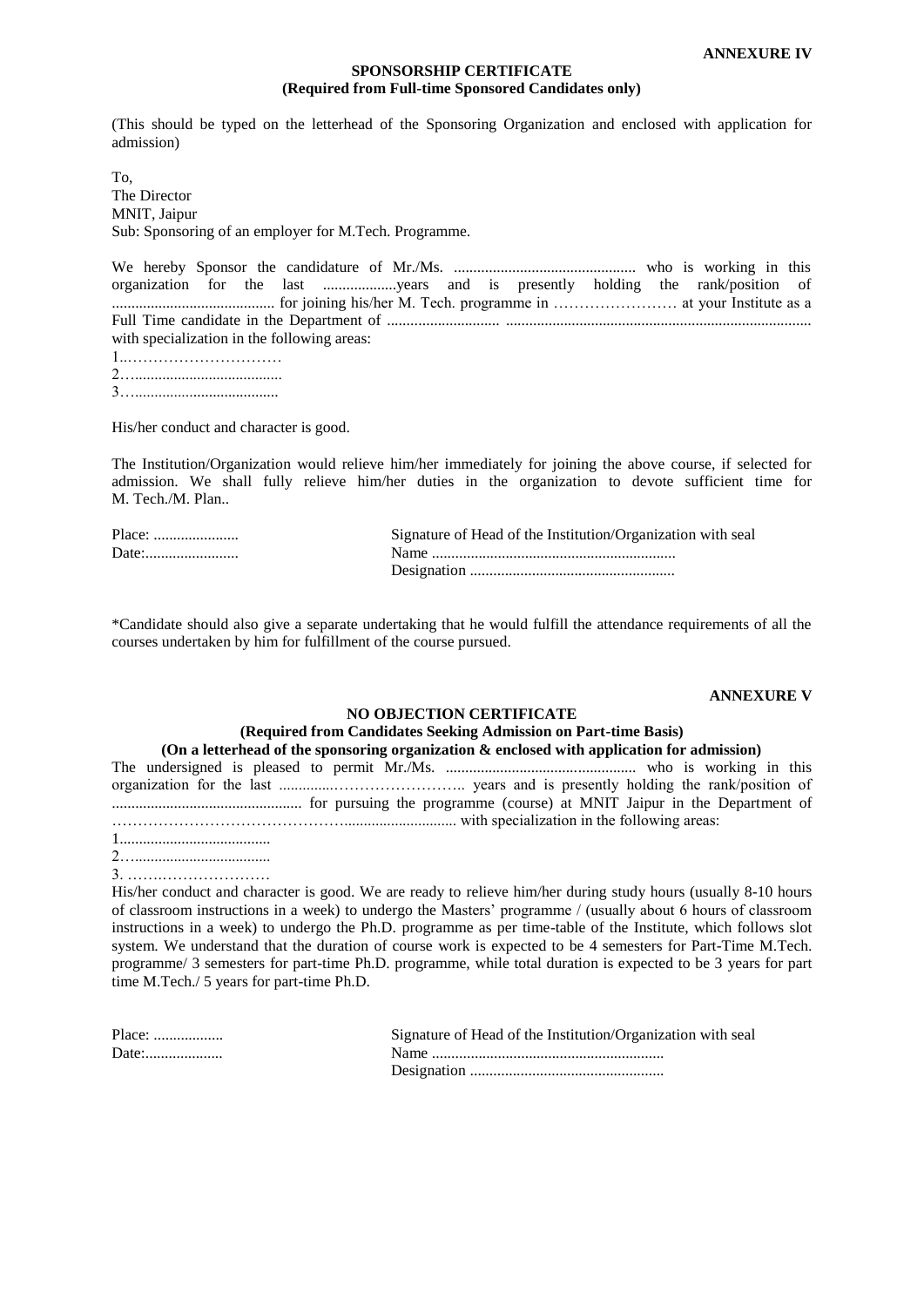# **FORMAT FOR OBC [NCL] CERTIFICATE**

TO BE PRODUCED BY OTHER BACKWARD CLASSES

**[This certificate MUST have been issued on or after 1 st April 2019]**

|                    | of Village/Town<br>in the state/UT belongs                                          |                                           |
|--------------------|-------------------------------------------------------------------------------------|-------------------------------------------|
|                    |                                                                                     |                                           |
|                    |                                                                                     |                                           |
| (i)                | Resolution No. 12011/68/93-BCC(C), dated 10/09/93 published in the Gazette of India |                                           |
|                    | Extraordinary Part I Section I No. 186, dated 13/09/93.                             |                                           |
| (ii)               | Resolution No. 12011/9/94-BCC, dated 19/10/94 published in the Gazette of India     |                                           |
|                    | Extraordinary Part I Section I No. 163, dated 20/10/94.                             |                                           |
| (iii)              | Resolution No. 12011/7/95-BCC, dated 24/05/95 published in the Gazette of India     |                                           |
|                    | Extraordinary Part I Section I No. 88, dated 25/05/95.                              |                                           |
| (iv)               | Resolution No. 12011/96/94-BCC, dated 9/03/96.                                      |                                           |
| (v)                | Resolution No. 12011/44/96-BCC, dated 6/12/96 published in the Gazette of India     |                                           |
|                    | Extraordinary Part I Section I No. 210, dated 11/12/96.                             |                                           |
| (vi)               | Resolution No. 12011/13/97-BCC, dated 03/12/97.                                     |                                           |
| (vii)              | Resolution No. 12011/99/94-BCC, dated 11/12/97.                                     |                                           |
| (viii)             | Resolution No. 12011/68/98-BCC, dated 27/10/99.                                     |                                           |
| (ix)               | Resolution No. 12011/88/98-BCC, dated 6/12/99 published in the Gazette of India     |                                           |
|                    | Extraordinary Part I Section I No. 270, dated 06/12/99.                             |                                           |
| (x)                | Resolution No. 12011/36/99-BCC, dated 04/04/2000 published in the Gazette of India  |                                           |
|                    | Extraordinary Part I Section I No. 71, dated 04/04/2000.                            |                                           |
| $(x_i)$            | Resolution No. 12011/44/99-BCC, dated 21/09/2000 published in the Gazette of India  |                                           |
|                    | Extraordinary Part I Section I No. 210, dated 21/09/2000.                           |                                           |
| (xii)              | Resolution No. 12016/9/2000-BCC, dated 06/09/2001.                                  |                                           |
| (xiii)             | Resolution No. 12011/1/2001-BCC, dated 19/06/2003.                                  |                                           |
| (xiv)              | Resolution No. 12011/4/2002-BCC, dated 13/01/2004.                                  |                                           |
| $\left( xy\right)$ | Resolution No. 12011/9/2004-BCC, dated 16/01/2006 published in the Gazette of India |                                           |
|                    | Extraordinary Part I Section I No. 210, dated 16/01/2006.                           |                                           |
| (xvi)              | Resolution No. 12015/2/2007-BCC, dated 18/08/2010.                                  |                                           |
| (xvii)             | Resolution No. 12015/2/2007-BCC, dated 11/10/2010.                                  |                                           |
| (xviii)            | Resolution No. 12015/13/2010-BC-II, dated 08/12/2011.                               |                                           |
| (xix)              | Resolution No. 12015/05/2011-BC-II, dated 17/02/2014.                               |                                           |
| $\left( xx\right)$ | Resolution No. 12011/6/2014-BC-II, dated 07/12/2016.                                |                                           |
|                    | and/or<br>Shri/Smt./Kum.                                                            | his family<br>ordinarily reside(s) in the |
|                    |                                                                                     | State/UT. This is also                    |

to certify that he/she does not belong to the persons/sections (Creamy Layer) mentioned in Column 3 of the Schedule to the Government of India, Department of Personnel & Training O.M. No. 36 012/22/93-Estt.(SCT), dated 08/09/93 which is modified vide OM No. 36033/3/2004 Estt.(Res.), dated 09/03/2004.

| <b>Place</b> |  |
|--------------|--|
| Date         |  |

**Place** \_\_\_\_\_\_\_\_\_\_\_\_\_\_ **Signature** \_\_\_\_\_\_\_\_\_\_\_\_\_\_\_\_\_\_\_\_\_ **Date** \_\_\_\_\_\_\_\_\_\_\_\_\_\_\_ **Designation^** \_\_\_\_\_\_\_\_\_\_\_\_\_\_\_\_\_\_\_ (with seal of office)

NOTE:

- (a) The term 'Ordinarily' used here will have the same meaning as in Section 20 of the Representation of the People Act, 1950.
- (b) ^The authorities competent to issue Caste Certificates are indicated below:
	- (i) District Magistrate / Additional Magistrate / Collector / Deputy Commissioner / Additional Deputy Commissioner/ Deputy Collector/ First Class Stipendiary Magistrate / Sub-Divisional magistrate / Taluka Magistrate / Executive Magistrate / Extra Assistant

Commissioner (not below the rank of  $1<sup>st</sup>$  Class Stipendiary Magistrate).

(ii) Chief Presidency Magistrate / Additional Chief Presidency Magistrate / Presidency Magistrate.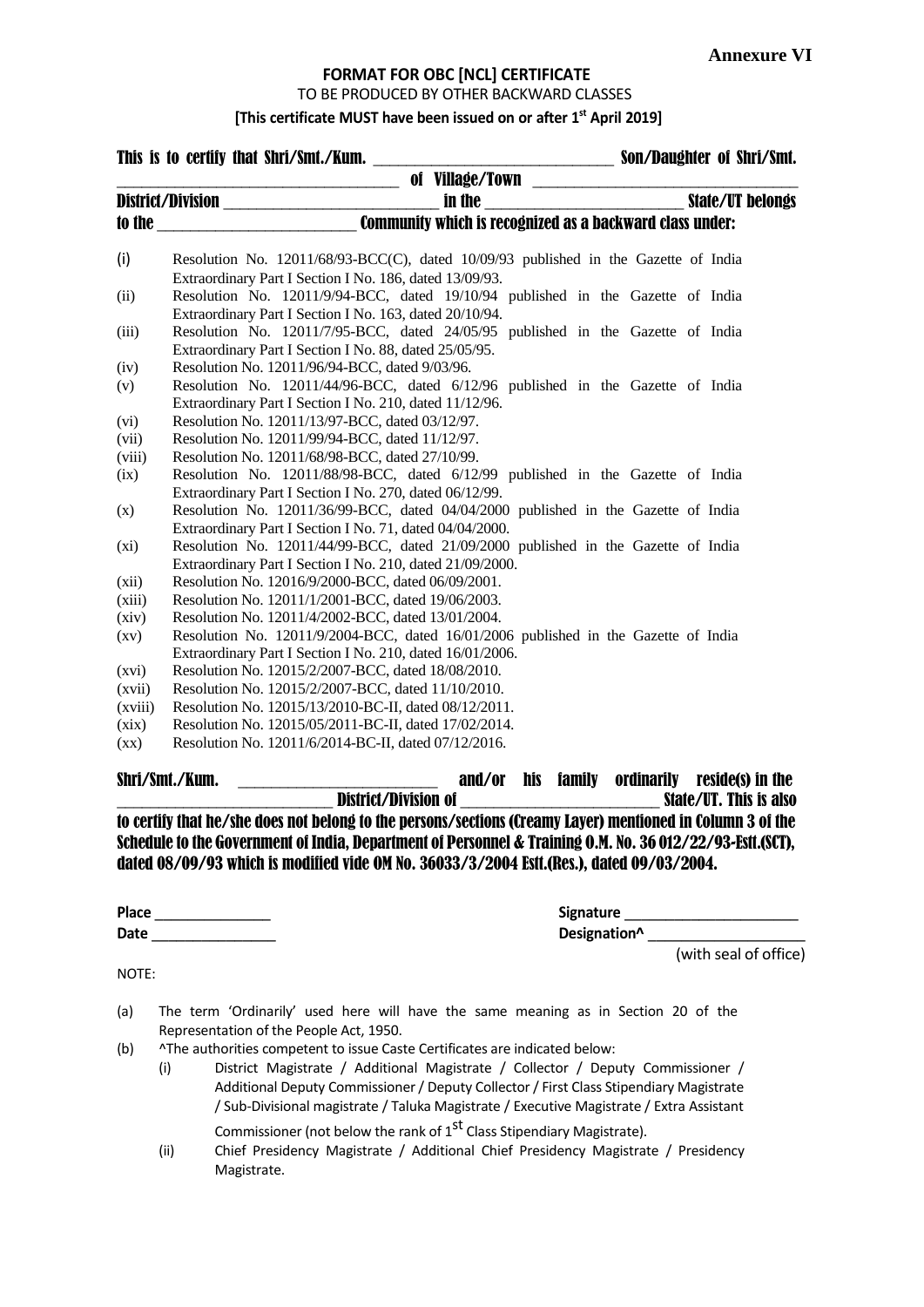- (iii) Revenue Officer not below the rank of Tehsildar.
- (iv) Sub-Divisional Officer of the area where the candidate and / or his family resides.
- (C) OBC Certificate issued from Maharashtra State must be validated by the Social Welfare Department of Maharashtra Government.

# **Annexure VII**

# *OBC Undertaking*

# **Declaration / undertaking - for OBC Candidates only**

|          | son/daughter of Shri | resident of village/town/city |
|----------|----------------------|-------------------------------|
| district |                      |                               |

**EXECUTE:** State hereby declare that I belong to the **EXECUTE:** community which is recognized as a backward class by the Government of India for the purpose of reservation in services as per orders contained in Department of Personnel and Training Office Memorandum No.36012/22/93- Estt. (SCT), dated 8/9/1993. It is also declared that I do not belong to persons/sections (Creamy Layer) mentioned in Column 3 of the Schedule to the above referred Office Memorandum, dated 8/9/1993, which is modified vide Department of Personnel and Training Office Memorandum No.36033/3/2004 Estt.(Res.) dated 9/3/2004.I also declare that the condition of status/annual income for creamy layer of my parents/guardian is within prescribed limits as on financial year ending on March 31, 2019.

# **Place: Place: Signature of the Candidate**

**Date**:

**Declaration/undertaking not signed by Candidate will be rejected**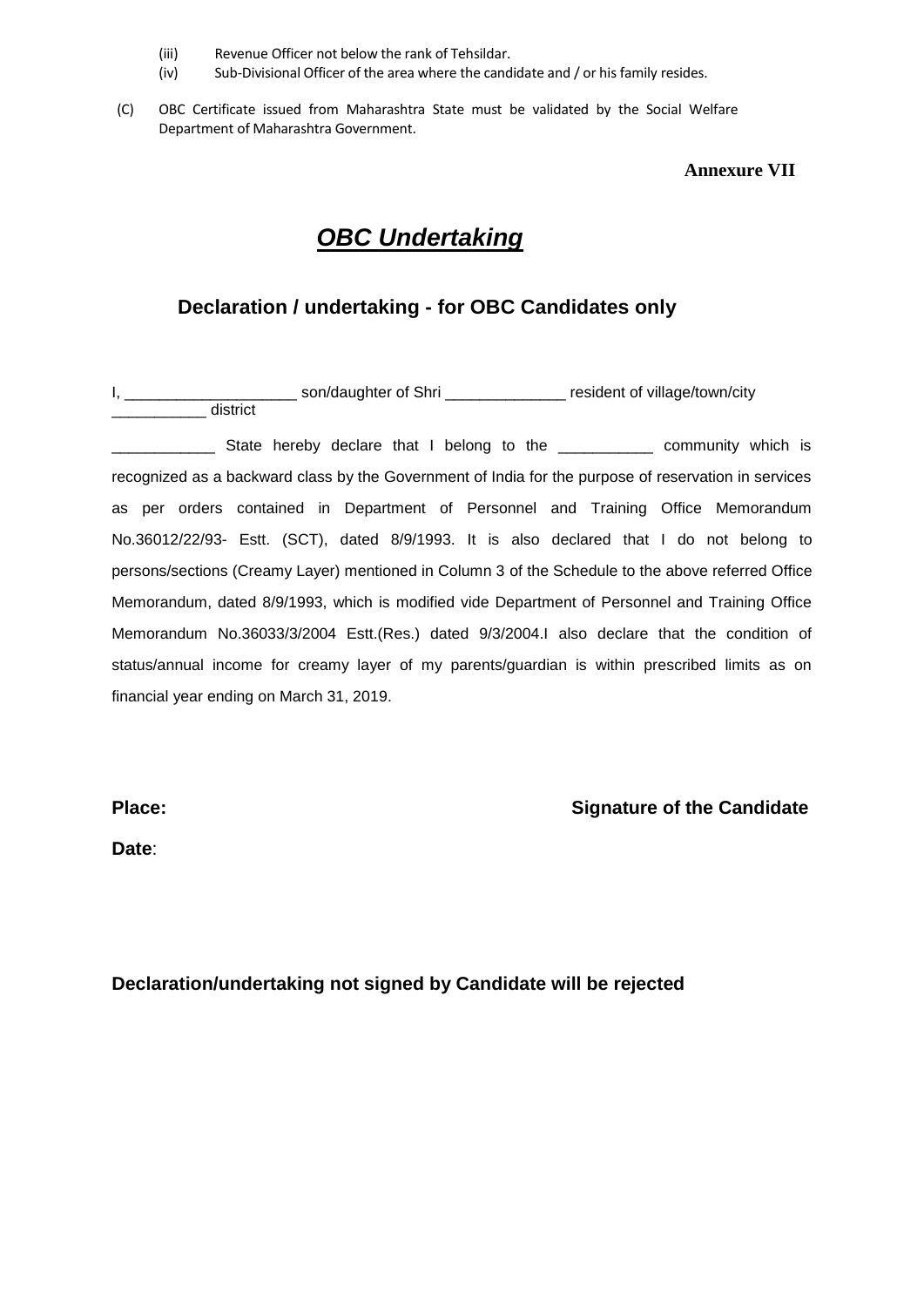# **SC/ST CERTIFICATE FORMAT FORM OF CERTIFICATE TO BE PRODUCED BY A CANDIDATE BELONGING TO SCHEDULED CASTE OR SCHEDULED TRIBE This is to certify that Shri/Smt./Kum.\_\_\_\_\_\_\_\_\_\_\_\_\_\_\_\_\_\_\_\_\_\_\_\_\_\_\_\_\_\_\_\_\_\_\_\_\_\_\_\_\_\_\_\_\_\_\_\_\_\_\_\_\_\_\_\_\_\_\_\_\_ Son/Daughter of Shri \_\_\_\_ \_\_\_\_\_\_\_\_\_\_\_\_ \_\_\_\_\_\_\_\_\_\_\_\_\_\_\_\_\_\_\_\_\_\_\_\_\_\_\_\_\_\_\_of village/Town\_\_\_\_\_\_\_\_\_\_\_\_\_\_\_\_\_\_\_\_\_\_\_in District/ Division**  <u>the State/Union Territory</u><br>
belongs to the state caste/Tribe. which is recognized caste/Tribe, which is recognized as a Schedule Caste/Scheduled **Tribe under.** The Constitution (Scheduled Castes) order, 1950. The Constitution (Scheduled Tribes) order, 1950. The Constitution (Scheduled Castes)(Union Territory ) order, 1951. The Constitution (Scheduled Tribes) (Union Territory ) order, 1951. (As amended by the Scheduled Castes and Scheduled Tribes (Modification) Order 1956, the Bombay Reorganization Act, 1960, the Punjab Reorganization Act, 1966, The State of Himachal Pradesh Act, 1970, the North Eastern Areas (Reorganization Act, 1971) and the Scheduled Castes and Scheduled Tribes orders (Amendment) Act, 1976.) \*The constitution (Jammu & Kashmir) Scheduled Caste Order, 1956; \*The Constitution (Andaman and Nicobar Islands) Scheduled Tribes, 1959, as amended by the Scheduled Castes and Scheduled Tribes orders (Amendment) Act. 1976; \*The Constitution (Dadra and Nagar Haveli) Scheduled Castes Order 1962; \*The Constitution (Dadra & Nagar Haveli) Scheduled Tribes Order, 1962; \* The Constitution (Pondichery) Scheduled Castes Order, 1964; \*The Constitution (Uttar Pradesh) Scheduled Tribes Order, 1967; \*The Constitution (Goa, Daman & Dieu) Scheduled Castes Order, 1968; \*The Constitution (Goa, Daman & Dieu) Scheduled Tribes Order,1968; \*The Constitution (Nagaland) Scheduled Tribes Order, 1970; \*The Constitution (Sikkim) Scheduled Castes Order, 1978; \*The Constitution (Sikkim) Scheduled Tribes Order, 1978; \*The Constitution (Scheduled Castes) Orders (Amendment) Act, 1990. \*The Constitution (Scheduled Tribes) Order, (Amendment) Ordinance, 1991. \*The Constitution (Scheduled Tribes) Order, (Second Amendment) Act, 1991. \*The Constitution (Scheduled Tribes) Ordinance, 1996 **This certificate is issued on the basis of the Scheduled Castes/Scheduled Tribes Certificate issue to Shri \_\_\_\_\_\_\_\_\_\_\_\_\_\_\_\_\_\_\_\_\_\_\_\_\_\_\_\_\_\_\_\_\_\_\_\_\_\_\_\_\_\_\_\_Father of Shri \_\_\_\_\_\_\_\_\_\_\_\_\_\_\_\_\_\_\_\_\_\_\_\_\_\_\_\_\_\_\_\_\_\_\_\_\_ \_\_\_\_\_\_of village/town by the State/UT in District/Division and Constanting the State/UT**  $\cdot$  **of the State/UT \_\_\_\_\_\_\_ \_\_\_\_\_\_\_\_\_\_ \_\_\_\_\_\_\_\_\_\_\_\_\_who belongs to the \_\_\_\_\_\_\_\_\_\_\_\_\_\_\_\_\_\_\_ caste/Tribe which is recognized as a SC/ST in the State/Union Territory \_\_\_\_\_\_\_\_\_\_\_\_\_\_\_\_\_\_\_\_\_\_\_\_\_\_\_\_\_\_\_\_\_\_ issued by the \_\_\_\_\_\_\_\_\_\_\_\_\_\_\_\_\_\_\_\_\_\_\_\_\_\_\_\_\_\_\_\_\_\_\_\_ (name of the prescribed issuing authority) vide their No. \_\_\_\_\_\_\_\_\_\_\_\_\_\_\_\_\_\_\_\_\_\_\_\_\_\_\_\_\_\_\_\_\_\_\_\_\_\_\_\_\_\_\_\_\_\_ dated \_\_\_\_\_\_\_\_\_\_\_\_\_\_\_ or Shri \_\_\_\_\_\_\_\_\_\_\_\_ \_\_\_\_\_\_\_\_\_\_\_\_\_\_\_\_\_\_\_\_\_\_\_\_\_\_\_\_\_ and or his/her family ordinarily**   $r$ eside(s) in Village/Town \_ **State/Union Territory of** Place Signature Date **Date Designation Designation (With seal of Office) NOTE: - The terms ordinarily reside(s) used here will have the same meaning as in Section 20 of the Representation of the People Act, 1950. SC Certificate issued from Maharashtra State must be validated by Social Welfare Department and ST Caste certificate must be validated by Tribal Development Department of Maharashtra Government. LIST OF AUTHORITIES EMPOWERED TO ISSUE CASTE/TRIBE CERTIFICATE:** 1. District Magistrate/Additional St District Magistrate/Collector/Deputy Commissioner /Additional Deputy Commissioner/Dy.Collector/ Class Stipendiary Magistrate/Sub Divisional Magistrate/Extra Assistant Commissioner/ Taluka Magistrate/Executive Magistrate. 2.Chief Presidency Magistrate/Additional Chief Presidency Magistrate/Presidency Magistrate. 3.Revenue Officers not below the rank of Tahsildar. 4.Sub-Divisional Officers of the area where the candidate and/or his family normally resides.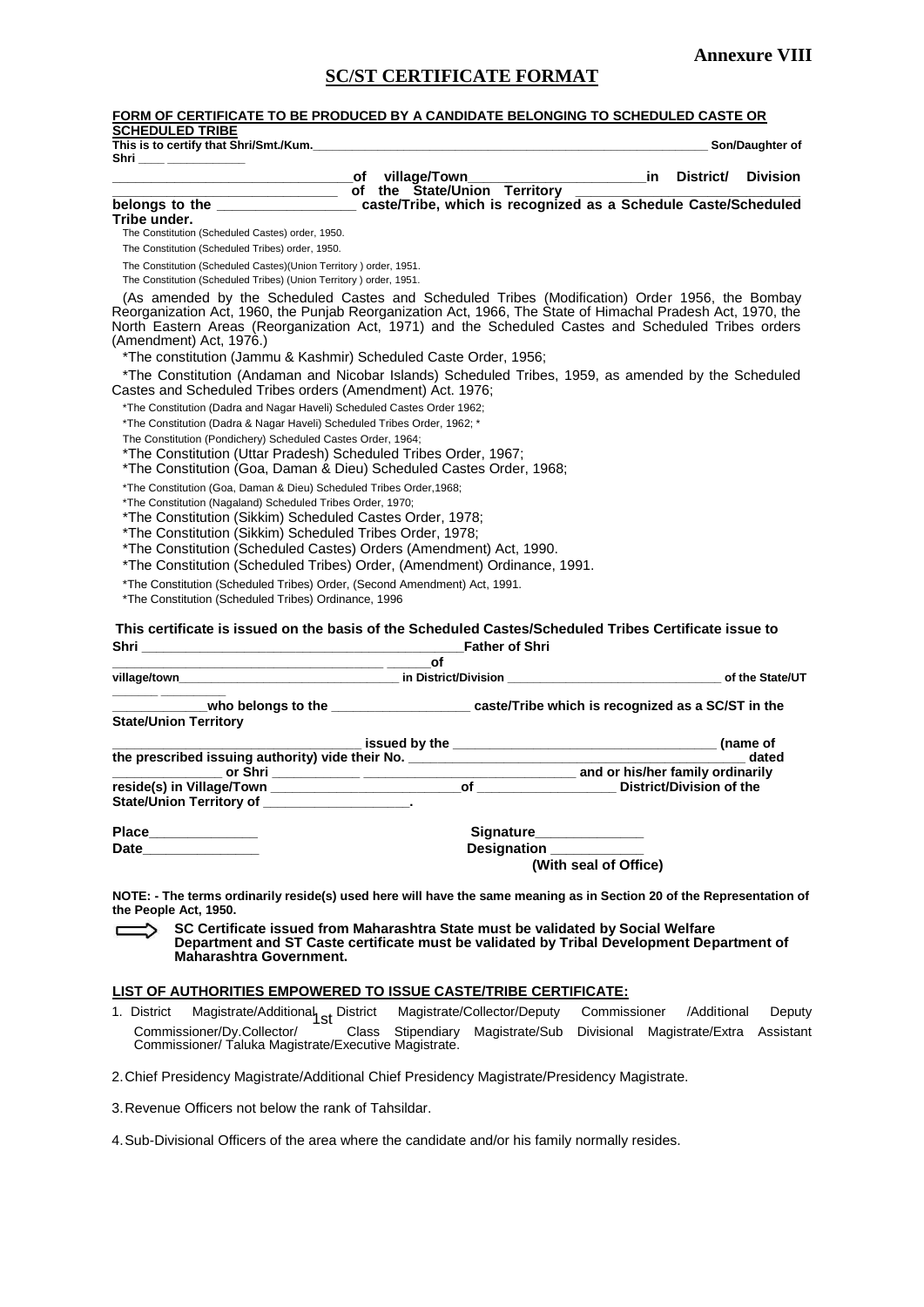# **Annexure IX**

# **PWD CERTIFICATE FORMAT**

# **DISABILITY CERTIFICATE FORMAT - I**

# {In cases of amputation or complete permanent paralysis of limbs and in cases of blindness}

# (NAME AND ADDRESS OF THE MEDICAL AUTHORITY ISSUING THE CERTIFICATE)

| $No. -$                                                                                                     |                                                    |
|-------------------------------------------------------------------------------------------------------------|----------------------------------------------------|
| Signature/LTI/RTI of the Candidate                                                                          | Passport size<br>photograph<br>of the<br>Candidate |
| This is to certify that I have carefully examined Shri/Smt./Kum. ___________________________________        |                                                    |
|                                                                                                             |                                                    |
| [Age - _________ years], male/female, Registration No. ______________________________ permanent resident of |                                                    |
| House                                                                                                       | Post<br>Office                                     |
|                                                                                                             |                                                    |
| photograph is affixed above, and am satisfied that                                                          |                                                    |
| 1. he/she is a case of (Please tick as applicable):                                                         |                                                    |
| a. locomotor disability                                                                                     |                                                    |
| b. blindness                                                                                                |                                                    |
|                                                                                                             |                                                    |
|                                                                                                             |                                                    |
|                                                                                                             |                                                    |
| (part of body) as per guidelines (to be specified).                                                         |                                                    |
| 4. The applicant has submitted the following document as proof of residence:-                               |                                                    |
| Nature of Document [10th of Issue] [10th Details of authority issuing the certificate                       |                                                    |

| <b>Nature of Document</b> | Date of Issue | Details of authority issuing the certificate |
|---------------------------|---------------|----------------------------------------------|
|                           |               |                                              |
|                           |               |                                              |

**Official Seal:** 

[Authorised Signatory of notified Medical Authority]

Name: Name and the state of the state of the state of the state of the state of the state of the state of the state of the state of the state of the state of the state of the state of the state of the state of the state of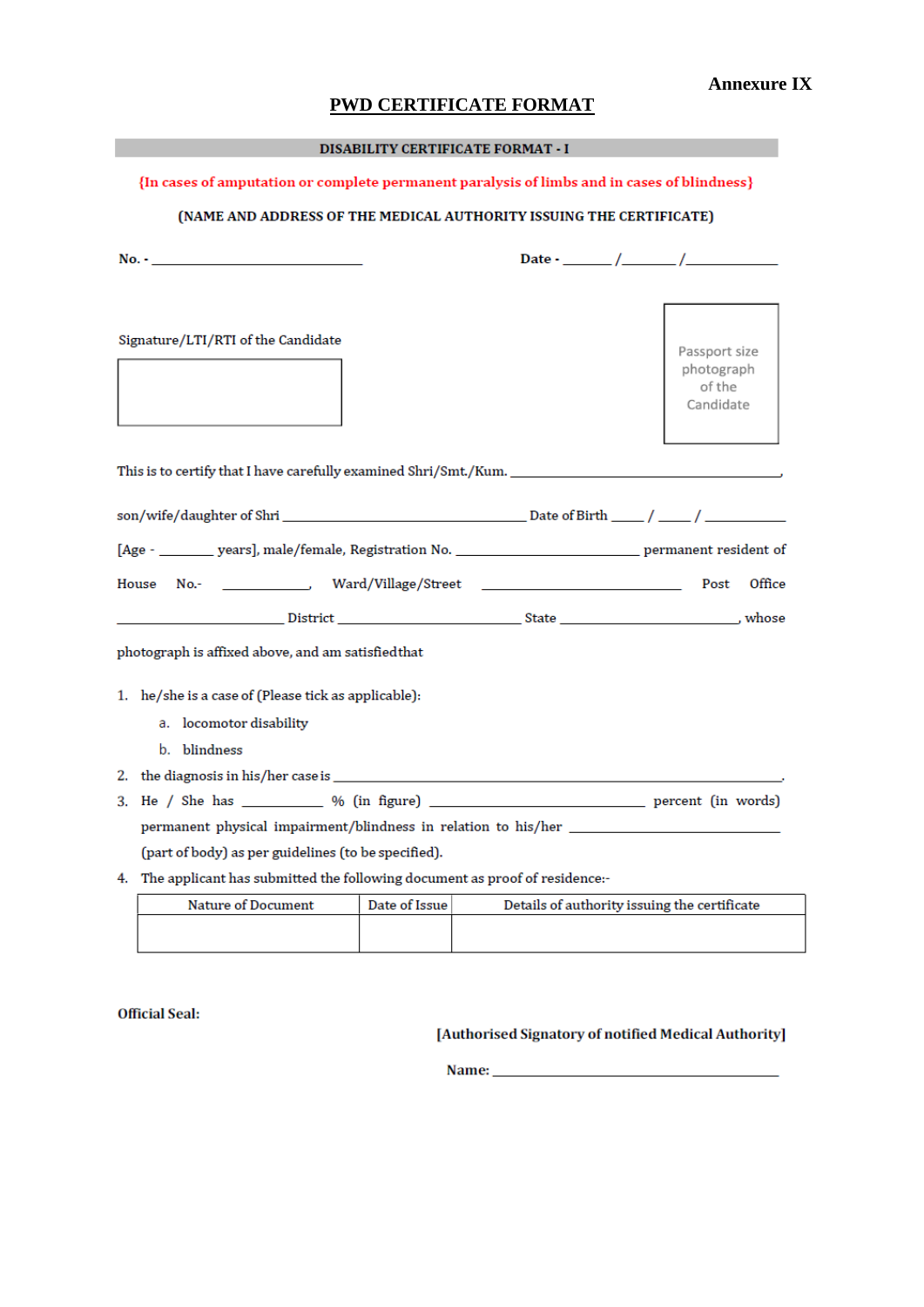### {In cases of multiple disabilities}

# (NAME AND ADDRESS OF THE MEDICAL AUTHORITY ISSUING THE CERTIFICATE)

| Signature/LTI/RTI of the Candidate                                                                          |  | Passport size<br>photograph<br>of the<br>Candidate |  |
|-------------------------------------------------------------------------------------------------------------|--|----------------------------------------------------|--|
|                                                                                                             |  |                                                    |  |
|                                                                                                             |  |                                                    |  |
| [Age - _________ years], male/female, Registration No. ______________________________ permanent resident of |  |                                                    |  |
|                                                                                                             |  | Office                                             |  |
|                                                                                                             |  |                                                    |  |

photograph is affixed above, and am satisfied that

1. He/she is a Case of Multiple Disability. His/her extent of permanent physical impairment/ disability has been evaluated as per guidelines (to be specified) for the disabilities ticked below, and shown against the relevant disability in the table below:

| S. No.       | Disability                | <b>Affected Part</b><br>of Body | <b>Diagnosis</b> | Permanent physical<br>impairment/mental disability<br>(in %) |
|--------------|---------------------------|---------------------------------|------------------|--------------------------------------------------------------|
| 1            | Locomotor disability      | @                               |                  |                                                              |
| $\mathbf{z}$ | Low vision                | #                               |                  |                                                              |
| 3            | <b>Blindness</b>          | <b>Both Eyes</b>                |                  |                                                              |
| 4            | <b>Hearing impairment</b> | £                               |                  |                                                              |
| 5            | Mental retardation        | X                               |                  |                                                              |
| 6            | Mental-illness            | X                               |                  |                                                              |

Contd.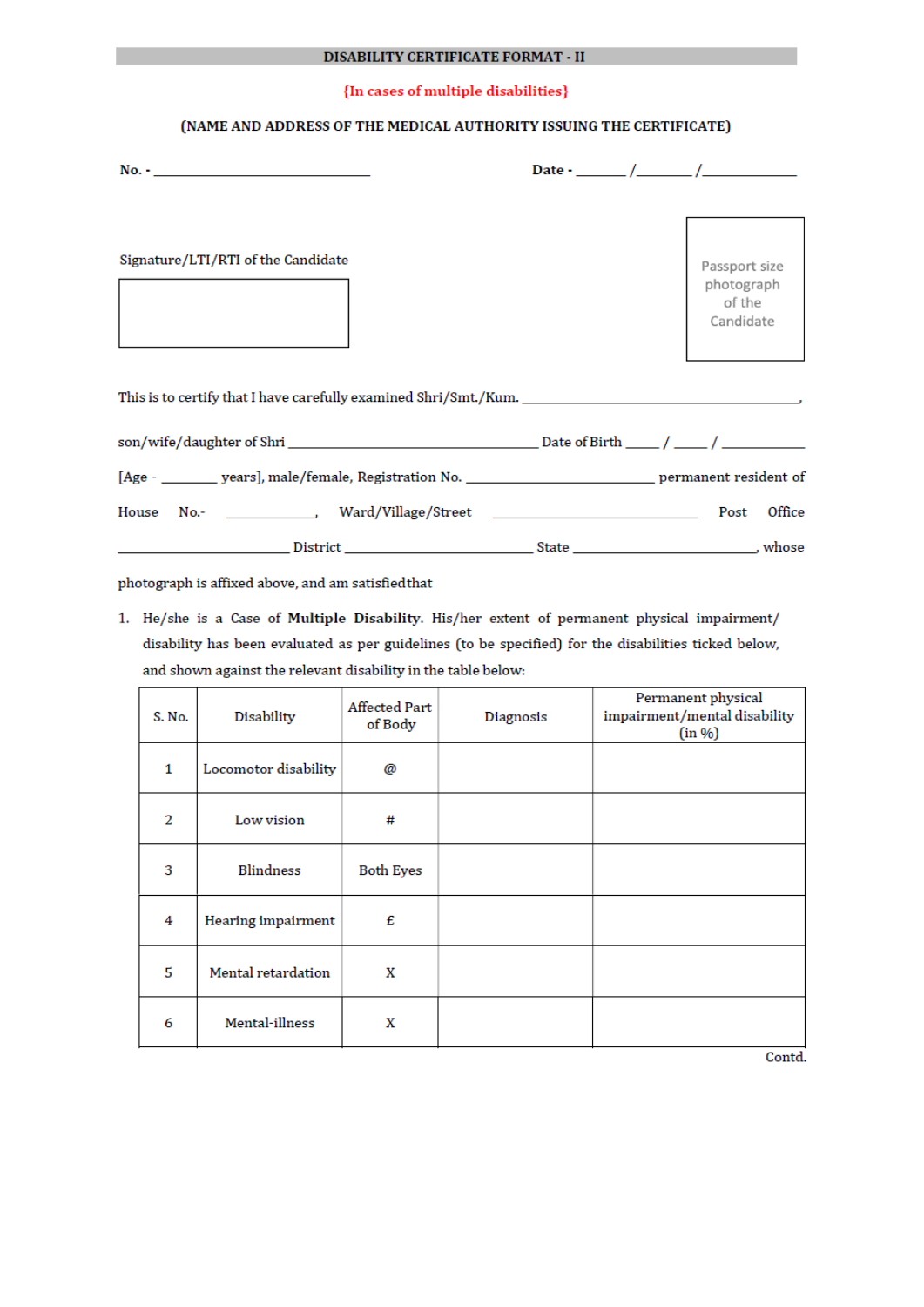2. In the light of the above, his/her overall permanent physical impairment as per guidelines (to be specified), is as follows:

In figures:  $\frac{1}{2}$  %

In words: <u>and the community of the community of the community of the community of the community of the community of the community of the community of the community of the community of the community of the community of the</u>

- 3. The above condition is progressive/non-progressive/likely to improve/not likely to improve.
- 4. Reassessment of disability is:
	- (i) Not Necessary [or]
	- - @ e.g. Left/Right/botharms/legs
		- # e.g. Single eye/both eyes
		- $\pmb{\epsilon}$  e.g. Left/Right/both ears
- 5. The applicant has submitted the following document as proof of residence:

| Date of Issue | Details of authority issuing the certificate |
|---------------|----------------------------------------------|
|               |                                              |
|               |                                              |

6. Signature and seal of the Medical Authority:

| Name and Seal of Member | <b>Name of Seal of Member</b> | Name and Seal of the Chairperson |
|-------------------------|-------------------------------|----------------------------------|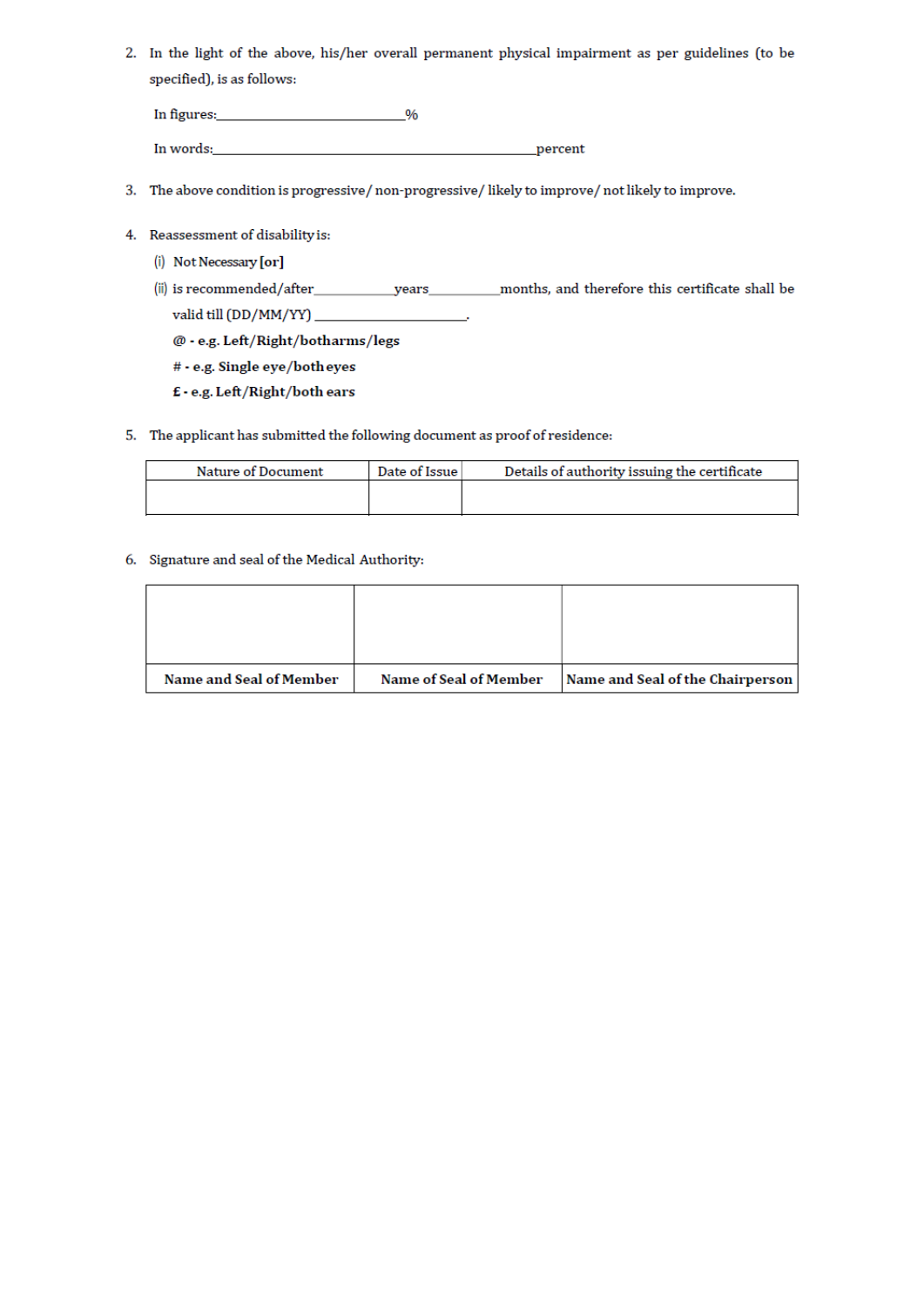#### DISABILITY CERTIFICATE FORMAT - III

#### {In cases of any other case not covered in Format - I & II}

#### (NAME AND ADDRESS OF THE MEDICAL AUTHORITY ISSUING THE CERTIFICATE)

| Signature/LTI/RTI of the Candidate | Passport size<br>photograph<br>of the<br>Candidate |
|------------------------------------|----------------------------------------------------|
|                                    |                                                    |
|                                    |                                                    |
|                                    |                                                    |
|                                    | Office<br>Post                                     |
|                                    |                                                    |

photograph is affixed above, and am satisfied that

1. He/she is a Case of Multiple Disability. His/her extent of permanent physical impairment/ disability has been evaluated as per guidelines (to be specified) for the disabilities ticked below, and shown against the relevant disability in the table below:

| S. No. | Disability           | <b>Affected Part</b><br>of Body | <b>Diagnosis</b> | Permanent physical<br>impairment/mental disability<br>(in %) |
|--------|----------------------|---------------------------------|------------------|--------------------------------------------------------------|
| 1      | Locomotor disability | @                               |                  |                                                              |
| 2      | Low vision           | #                               |                  |                                                              |
| 3      | <b>Blindness</b>     | <b>Both Eyes</b>                |                  |                                                              |
| 4      | Hearing impairment   | £                               |                  |                                                              |
| 5      | Mental retardation   | X                               |                  |                                                              |
| 6      | Mental-illness       | X                               |                  |                                                              |

Contd.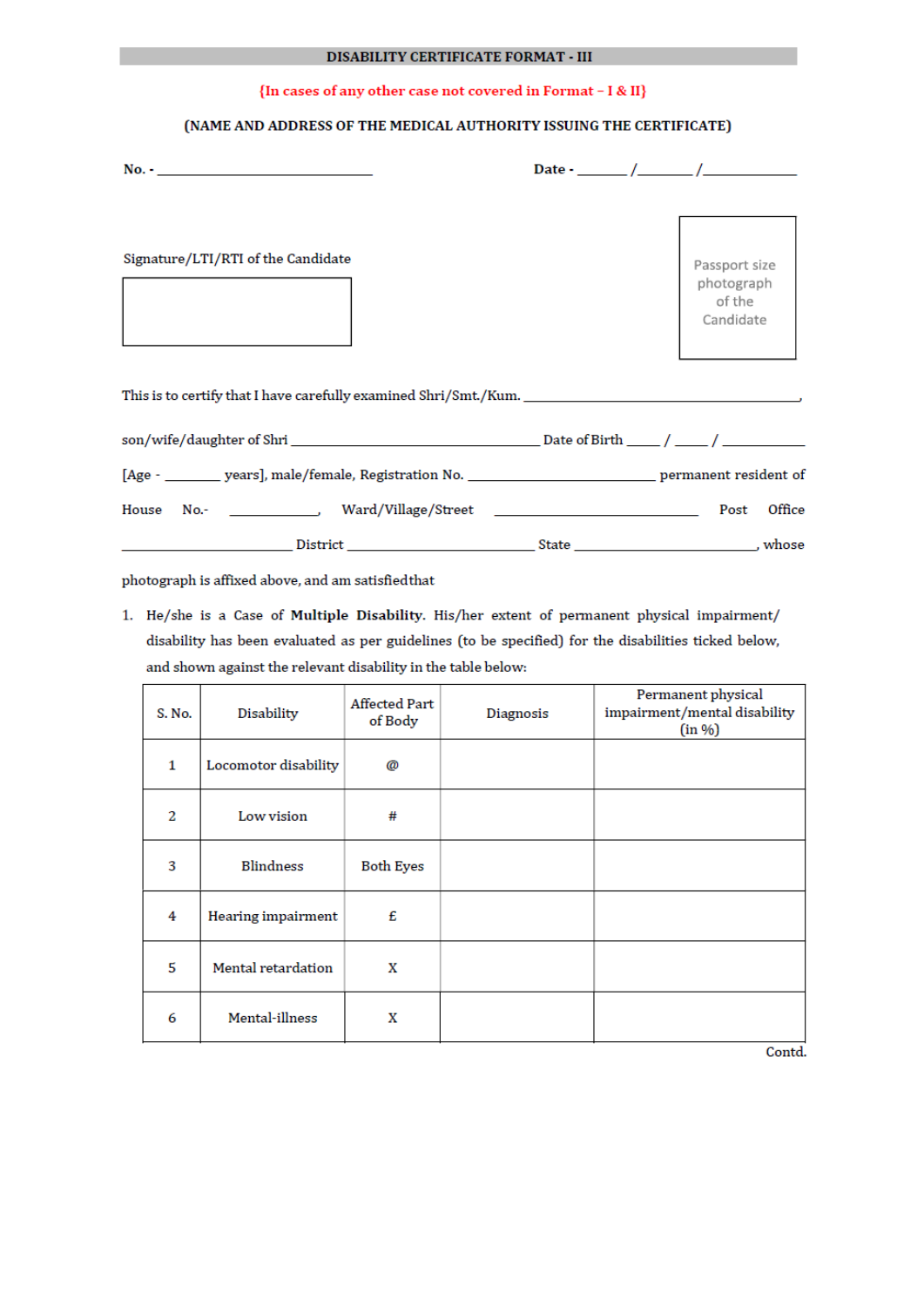2. In the light of the above, his/her overall permanent physical impairment as per guidelines (to be specified), is as follows:

In figures:  $\frac{1}{2}$   $\frac{1}{2}$   $\frac{1}{2}$   $\frac{1}{2}$   $\frac{1}{2}$   $\frac{1}{2}$   $\frac{1}{2}$   $\frac{1}{2}$   $\frac{1}{2}$   $\frac{1}{2}$   $\frac{1}{2}$   $\frac{1}{2}$   $\frac{1}{2}$   $\frac{1}{2}$   $\frac{1}{2}$   $\frac{1}{2}$   $\frac{1}{2}$   $\frac{1}{2}$   $\frac{1}{2}$   $\frac{1}{2}$   $\frac{1}{2}$ 

In words: The contract of the contract of the contract of the contract of the contract of the contract of the contract of the contract of the contract of the contract of the contract of the contract of the contract of the percent

- 3. The above condition is progressive/non-progressive/likely to improve/not likely to improve.
- 4. Reassessment of disability is:
	- (i) Not Necessary [or]
	- valid till (DD/MM/YY)

@ - e.g. Left/Right/botharms/legs

# - e.g. Single eye/both eyes

£ - e.g. Left/Right/both ears

5. The applicant has submitted the following document as proof of residence:

| Details of authority issuing the certificate | Date of Issue | <b>Nature of Document</b> |
|----------------------------------------------|---------------|---------------------------|
|                                              |               |                           |
|                                              |               |                           |

**Official Seal:** 

# [Authorised Signatory of notified Medical Authority\*]

Name:

\* In case this certificate is issued by a medical authority who is not a government servant, it shall be valid only if countersigned by the Chief Medical Officer of the District. Note: The principal rules were published in the Gazette of India vide notification number S.O. 908(E), dated the 31st December, 1996.

Countersigned<sup>^</sup>

**Official Seal:** 

[CMO/Medical Superintendent/Head of Govt. Hospital]

^ Countersignature and seal of the CMO/Medical Superintendent/Head of Government Hospital is essential in case the certificate is issued by a medical authority who is not a government servant.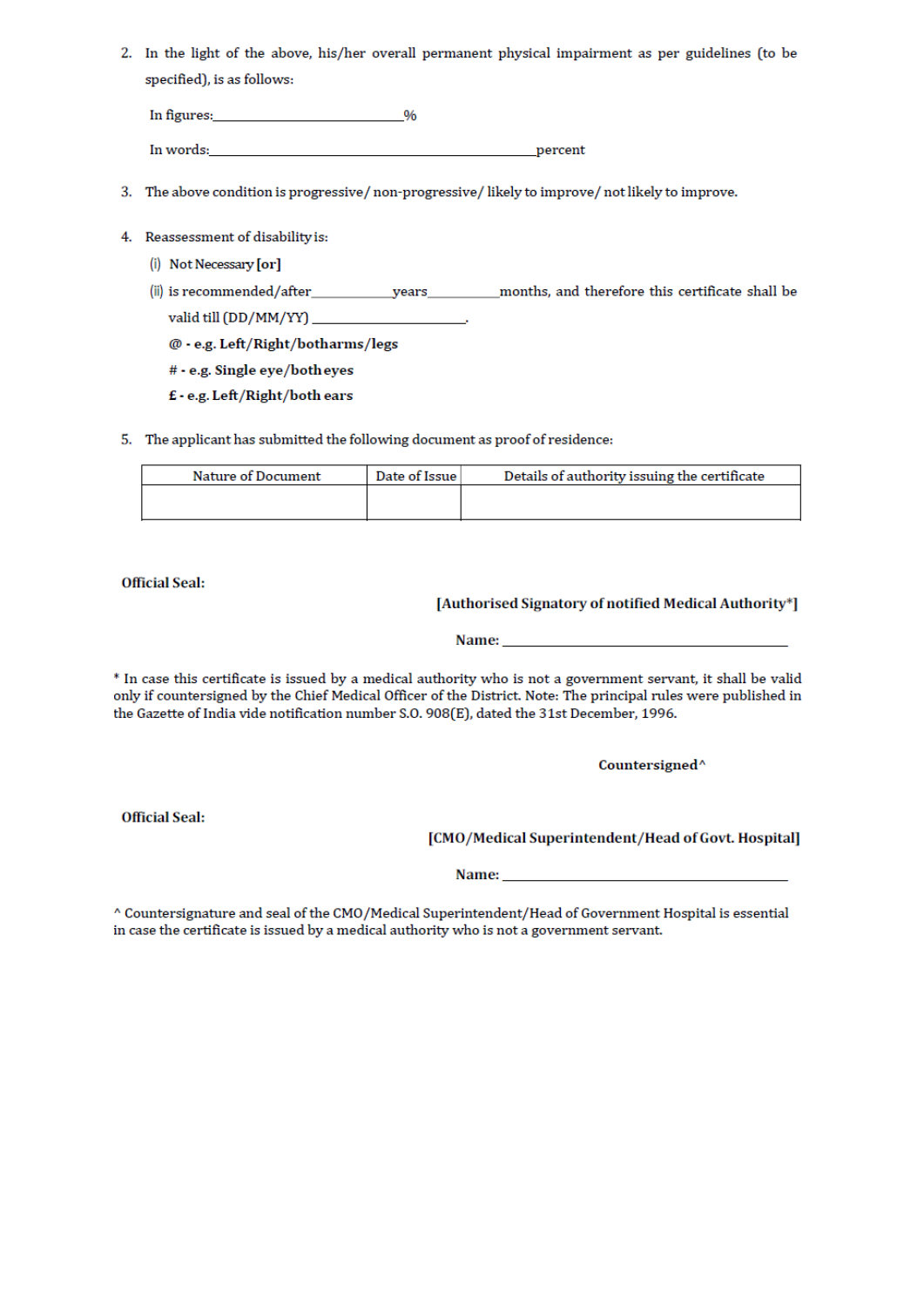# **DECLARATION FORM**

| Id. No.              |       |
|----------------------|-------|
| Programme:           | Ph.D. |
| Department           |       |
| Name                 |       |
| Son/Daughter/Wife of |       |

I declare that:

- 1. I shall not receive any salary, scholarship, stipend or any other financial benefit from any other source except the institute assistantship during the period of my study at MNIT. (except top up grants from Institute Project/Industry and income from participating in consultancy projects of faculty of the Institute)
- 2. I shall not accept and join any job without obtaining prior permission of the institute.
- 3. I understand that I shall not be permitted to leave the programme midway and shall complete my programme successfully. Failing which I shall pay back entire assistantship received from the institute by me.
- 4. I also understand that in case I withdraw from the enrolled programme, the caution money shall not be refunded to me.

Signature of the student Dated: Email Address Mobile No.